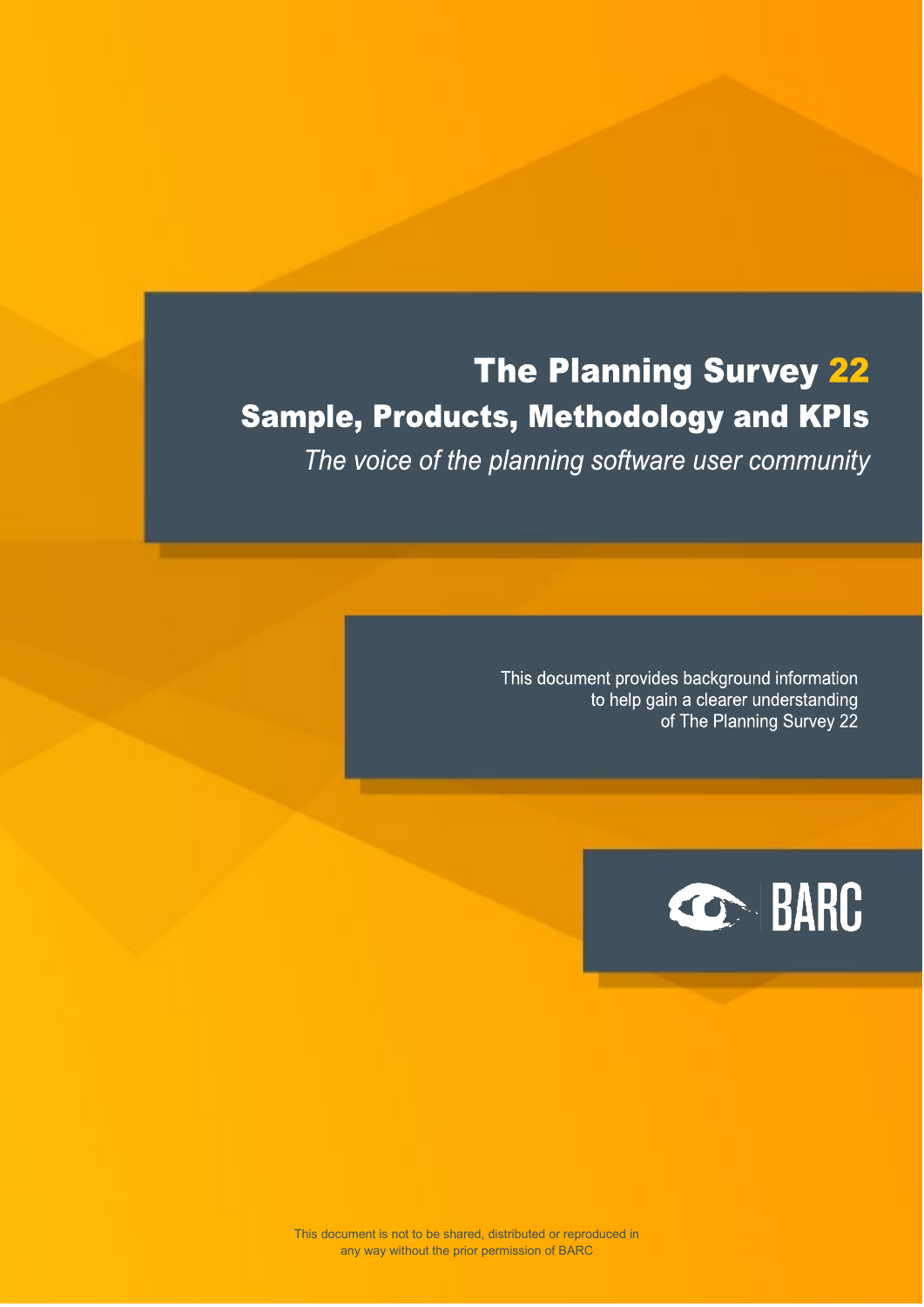# **Table of Contents**



The Planning Survey 22 - Sample, Products, Methodology and KPIs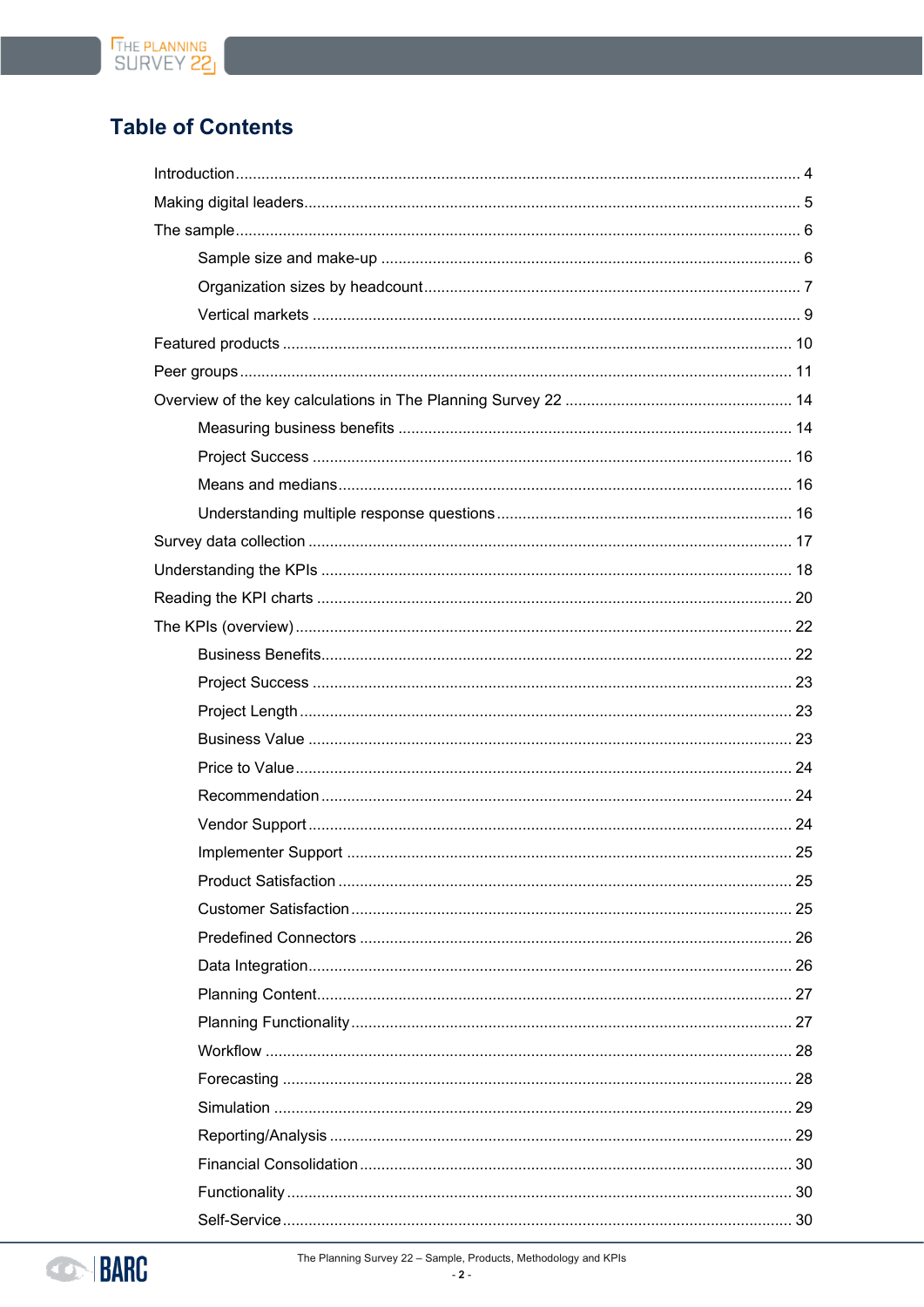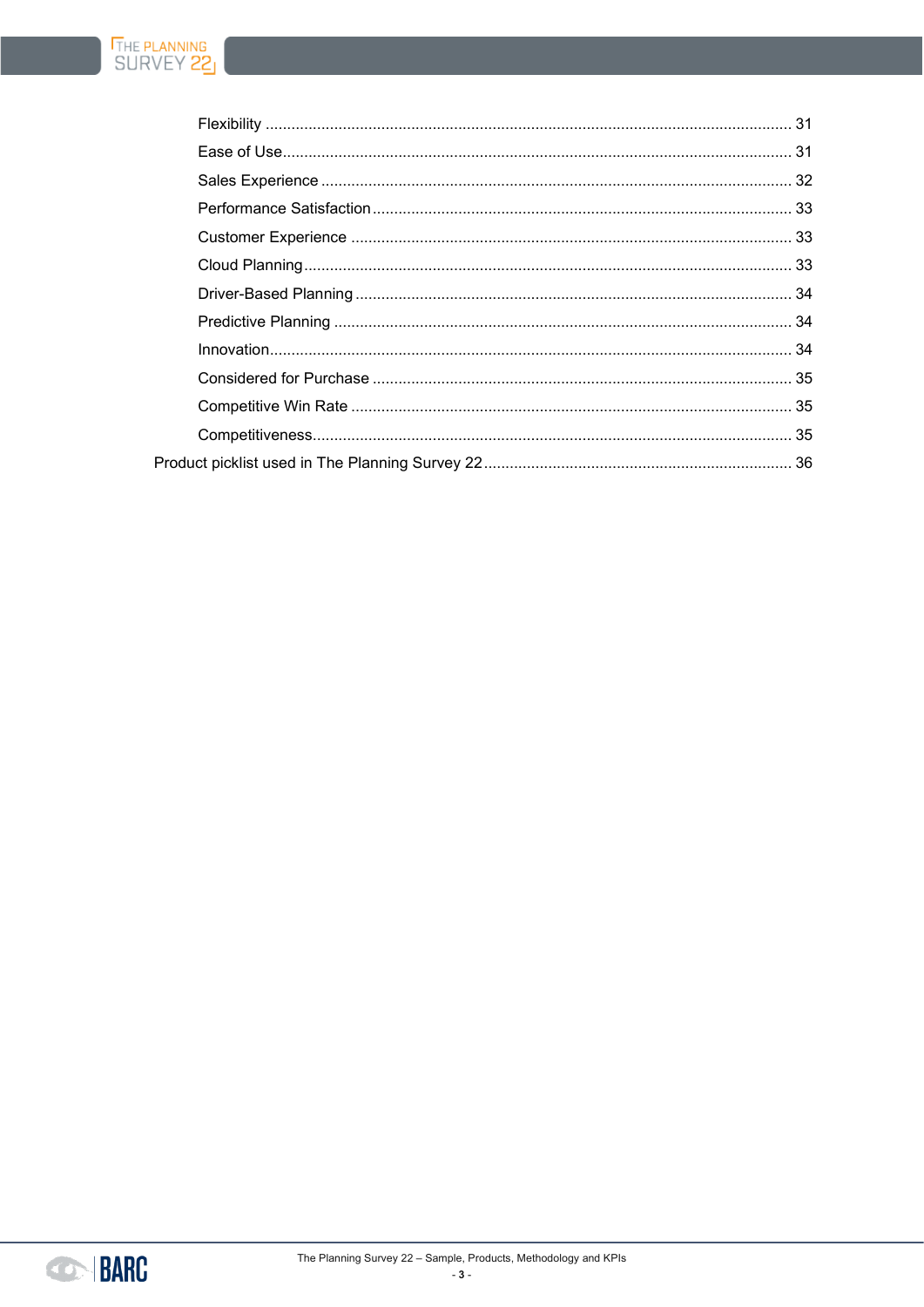### <span id="page-3-0"></span>**Introduction**

The Planning Survey 22 is the largest and most thorough fact-based analysis of the planning and budgeting software market currently available. It is not based on anecdotal accounts or personal opinions, unlike much analyst research, neither is it intended to be a measure of market shares. Instead, it sets out to analyze market trends and produce meaningful comparisons of competing products across a wide range of critical software and vendor-related criteria. The Planning Survey also provides a detailed quantitative analysis of why customers buy planning tools, what they are used for, what problems they experience with the tools and how successful they are.

This is the eighth edition of The Planning Survey. It employs the same proven methodology as The BI & Analytics Survey, which has been conducted annually since 2000. Based on the real-world experiences of 1,325 respondents, much of its value lies in the effective analysis of such an impressive, well-distributed sample.

The Planning Survey 22 features 19 planning products from 18 different vendors. It includes not just products from well-known global giants such as IBM, Oracle and SAP, but also tools from much smaller vendors that ordinarily don't get much press but which, in many cases, offer outstanding value to customers.

After data cleansing and removing responses from participants unable to answer specific questions about their use of planning products, we were left with a sample of 938 end users, 166 consultants and 93 vendor and reseller employees. Participants from all over the world took part in The Planning Survey 22. 64 percent of respondents stated they have a finance and controlling job function, 18 percent have an IT job function and the remainder perform various line-of-business roles.

The findings from The Planning Survey 22 are presented in several documents, each focusing on a specific set of the survey results.

| <b>Document</b>                                                                    | <b>Description</b>                                                                                                                                                                                                                                                           |
|------------------------------------------------------------------------------------|------------------------------------------------------------------------------------------------------------------------------------------------------------------------------------------------------------------------------------------------------------------------------|
| The Planning Survey 22 - The Results                                               | An overview and analysis of the most important<br>findings and topical results from The Planning<br>Survey 22. Includes advice to buyers of planning<br>software as well as users of existing planning<br>solutions based on the results of our analysis.                    |
| The Planning Survey 22 - Sample, Products,<br>Methodology and KPIs (this document) | Provides details of the sample, the products<br>included and an overview of our methodology.<br>Descriptions of the KPIs used in The Planning<br>Survey 22 are also provided, including details of<br>our calculation methods.                                               |
| The Planning Survey 22 - Vendor Performance<br><b>Summaries</b>                    | A series of executive reports on each of the<br>products featured in The Planning Survey 22.<br>Each report contains a short vendor and product<br>overview by BARC's analyst team plus a<br>summary of the relevant product-related results<br>from The Planning Survey 22. |

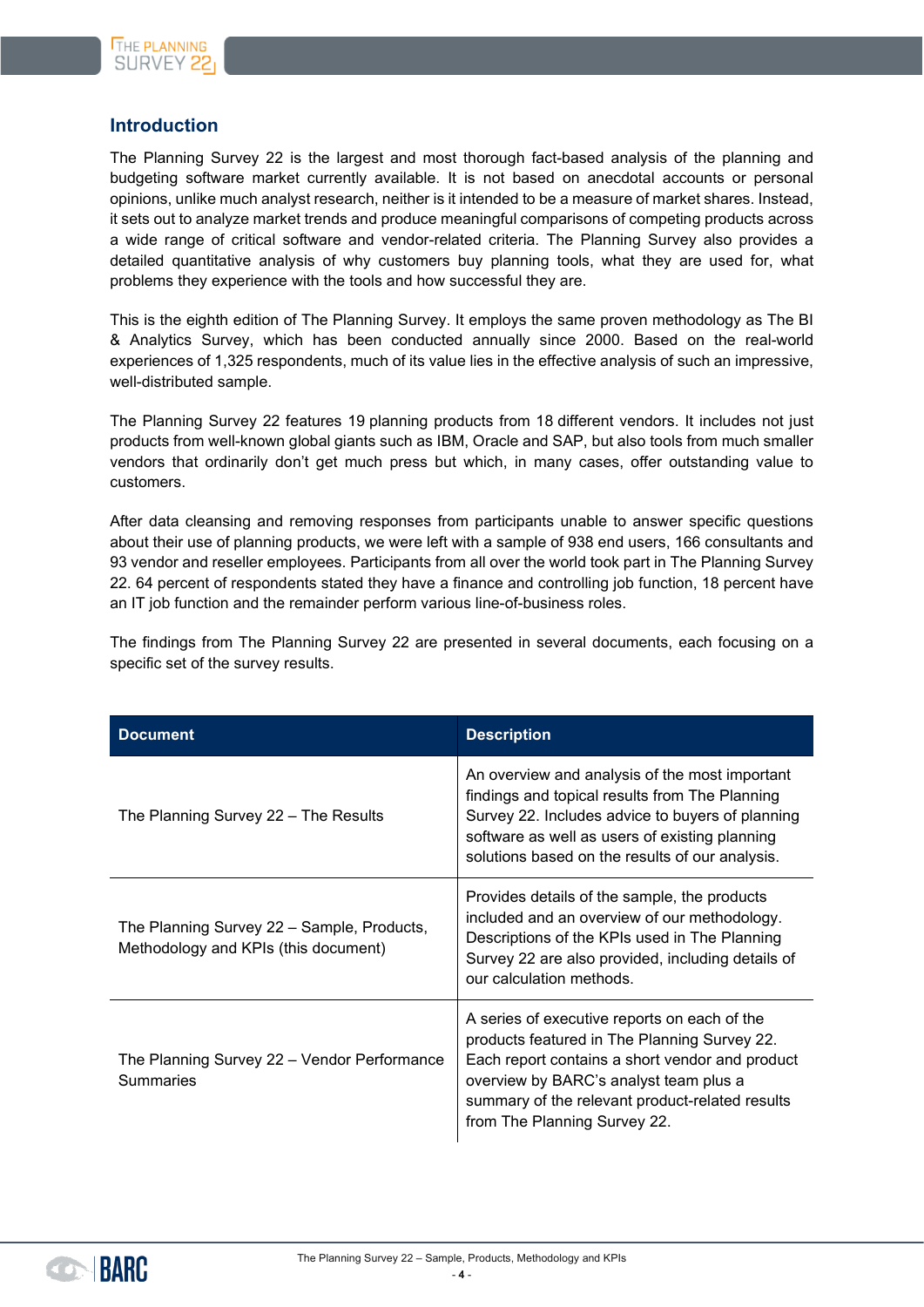# <span id="page-4-0"></span>**Making digital leaders**

BARC (Business Application Research Center) is one of Europe's leading analyst firms for business software, focusing on the areas of data, business intelligence (BI) and analytics, enterprise content management (ECM), customer relationship management (CRM) and enterprise resource planning (ERP).

Our passion is to help organizations become digital companies of tomorrow. We do this by using technology to rethink the world, trusting data-based decisions and optimizing and digitalizing processes. It's about finding the right tools and using them in a way that gives your company the best possible advantage.

This unique blend of knowledge, exchange of information and independence distinguishes our services in the areas of research, events and consulting.

#### **Research**

BARC studies are based on internal market research, software tests and analyst comments, giving you the security to make the right decisions. Our independent research brings market developments into clear focus, puts software and vendors through their paces and gives users a place to express their opinions.

#### **Events**

Decision-makers and IT industry leaders come together at BARC events. BARC seminars in small groups, online webinars and conferences with more than 1,000 participants annually all offer inspiration and interactivity. Through exchange with peers and an overview of current trends and market developments, you will receive new impetus to drive your business forward.

#### **Consulting**

In confidential expert workshops, coaching and in-house consultations, we transform the needs of your company into future-proof decisions. We provide you with successful, holistic concepts that enable you to use the right information correctly. Our project support covers all stages of the successful use of software.

For further information see: [www.barc-research.com](https://www.barc-research.com/)

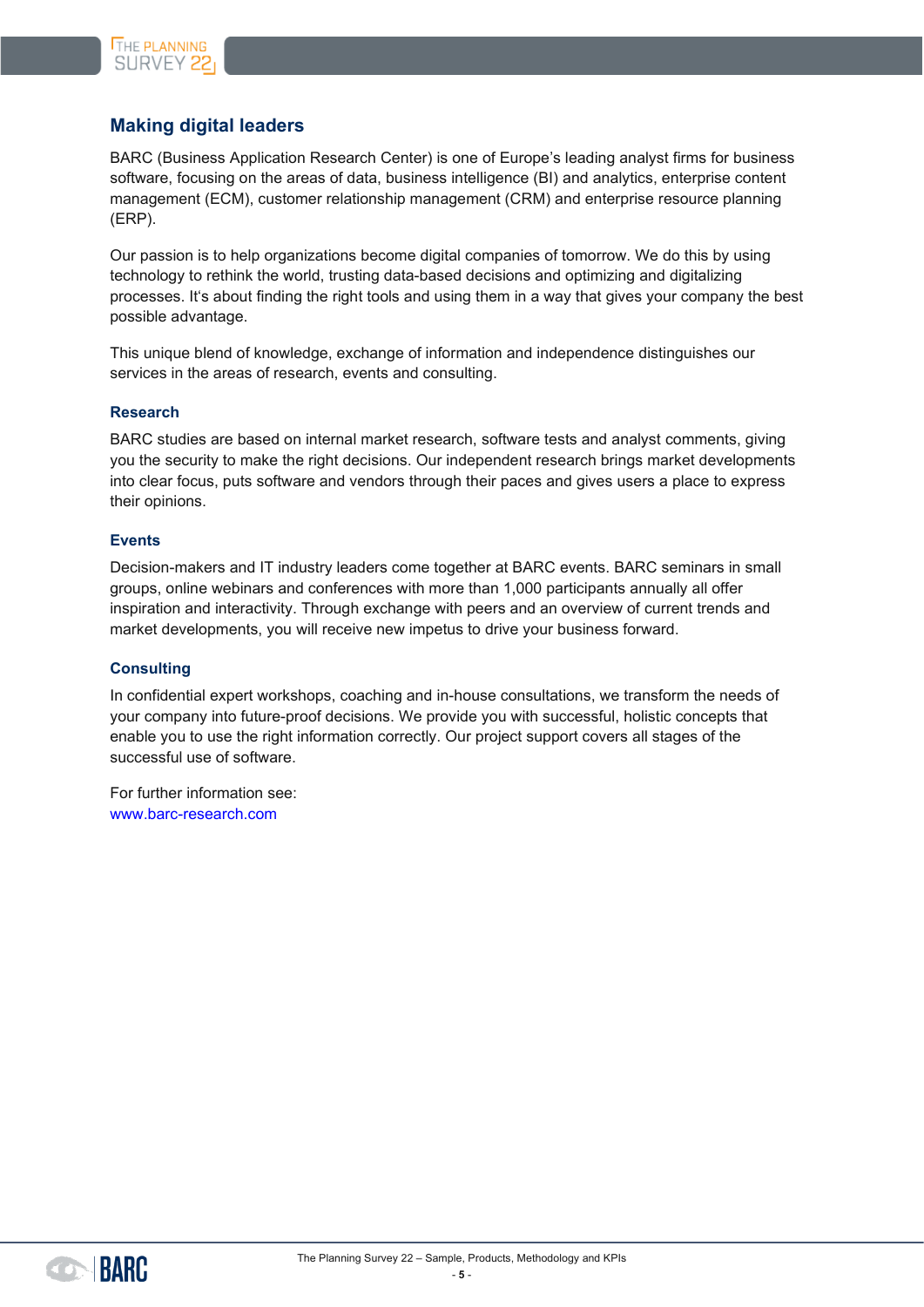

# <span id="page-5-0"></span>**The sample**

Most surveys are conducted or sponsored by an organization based in, and focused on, one country. However, planning is a worldwide market and we wanted to capture a larger international sample.

The net result was an extraordinarily international panel. Respondents were located in 51 countries. The countries with the most respondents are Germany, the United States and Austria. The regions with the most respondents are Europe, North America and Asia Pacific.

The online questionnaire was published in three languages: English, German and French.

#### <span id="page-5-1"></span>**Sample size and make-up**

Many thousands of people around the world were invited to participate in The Planning Survey 22, using BARC's online research panel and the support of vendors and various websites. As in previous years, the questionnaire offered different sets of questions for vendors and users (or consultants answering on behalf of users).

The results of the online data collected are shown in the following chart, with the numbers of responses removed also displayed.

|                                                            | <b>Responses</b> |       |
|------------------------------------------------------------|------------------|-------|
| Total responses                                            | 1,325            | 100%  |
| Filtered during data cleansing                             | $-86$            | $-7%$ |
| Remaining after data cleansing (total answering questions) | 1,239            | 94%   |
| Non-user (did not answer questions about products)         | $-42$            | $-3%$ |
| Vendor (did not answer questions about using products)     | -93              | $-7%$ |
| <b>Total answering product and Excel-related questions</b> | 1,104            | 83%   |

#### **Table 1: Responses to the survey**

The number of responses is split between users, consultants, vendors and non-users. Vendors answered a different set of questions to those answered by end users. This document focuses on the analysis of the user results.

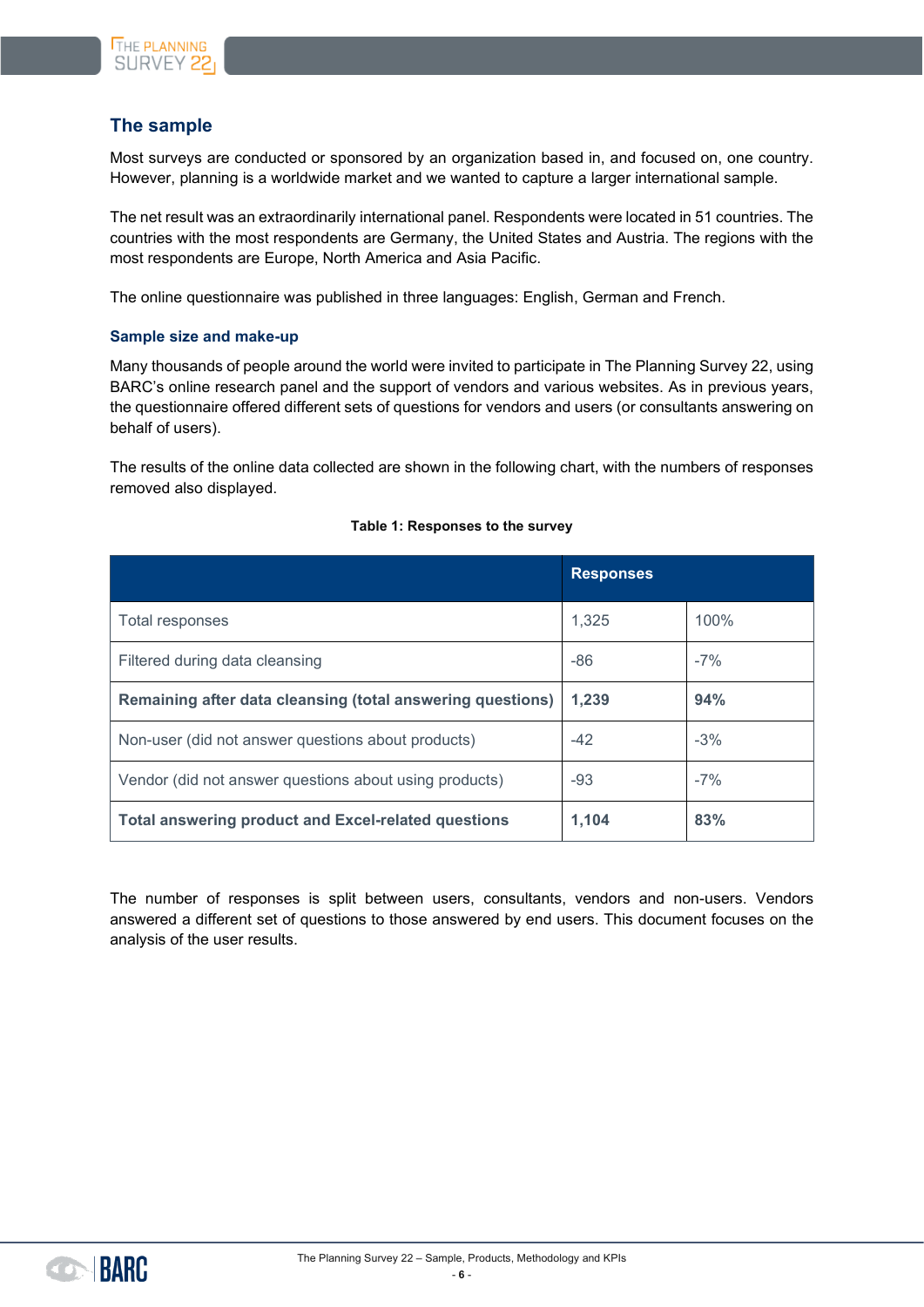

**Figure 1: Has your organization acquired, or considered acquiring, any planning or business intelligence (BI) products or applications? (n=1,239)**

#### <span id="page-6-0"></span>**Organization sizes by headcount**

Specialized planning software is most commonly found in medium and large organizations (see [Figure](#page-6-1)  [2\)](#page-6-1). A high percentage of the responses we received were from users in companies with more than 1,000 employees (see [Figure 3\)](#page-7-0).



<span id="page-6-1"></span>**Figure 2: How many employees are there in your entire organization, including all of its branches, divisions and subsidiaries? (n=902)**

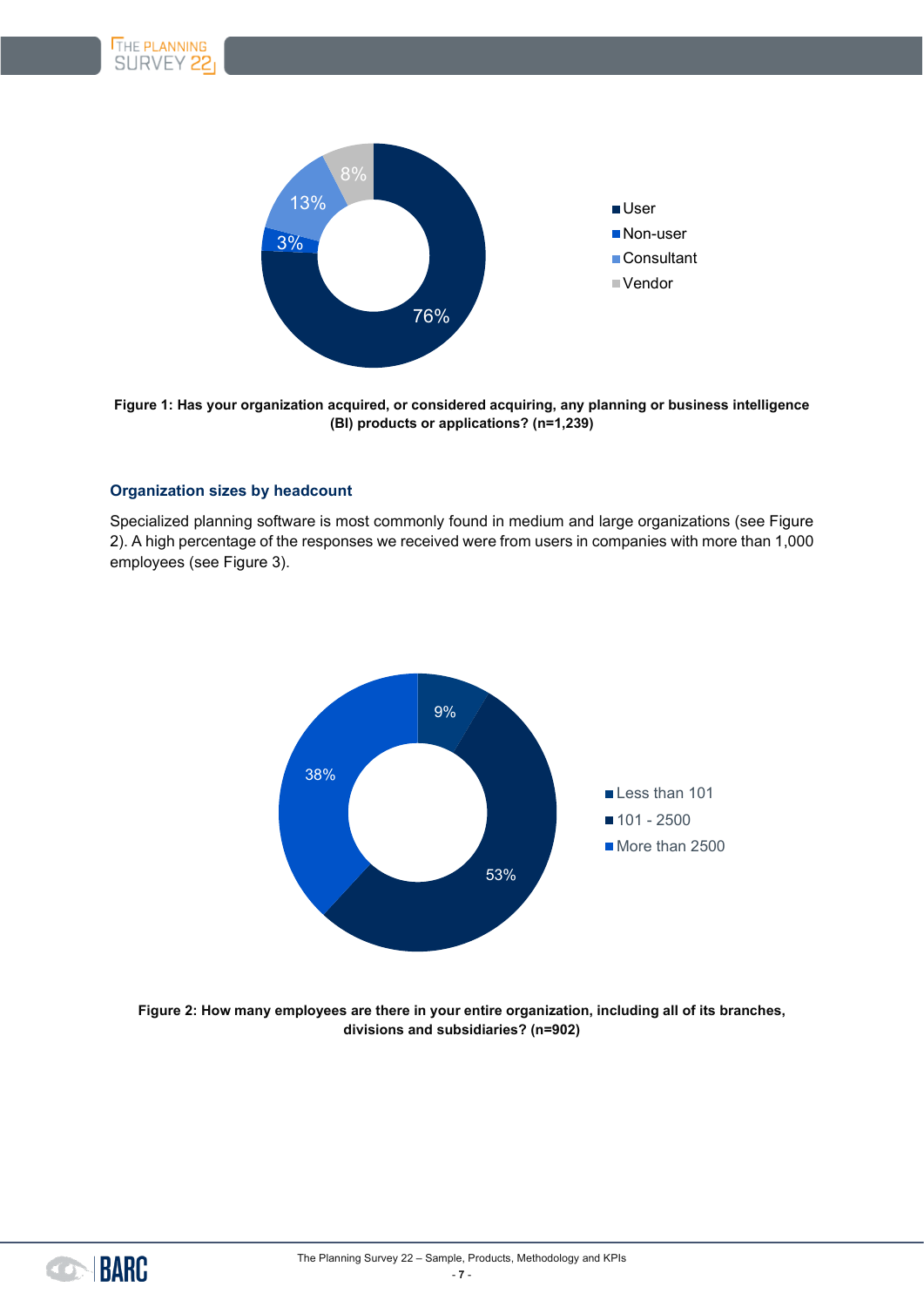

<span id="page-7-0"></span>**Figure 3: How many employees are there in your entire organization, including all of its branches, divisions and subsidiaries? (n=902)**

The following chart [\(Figure 4\)](#page-7-1) shows the median headcount of respondents' companies analyzed by the product they answered questions about. Most of the products have a wide range of deployment sizes.



<span id="page-7-1"></span>**Figure 4: Median employee count of user organizations analyzed by product (n=895)**

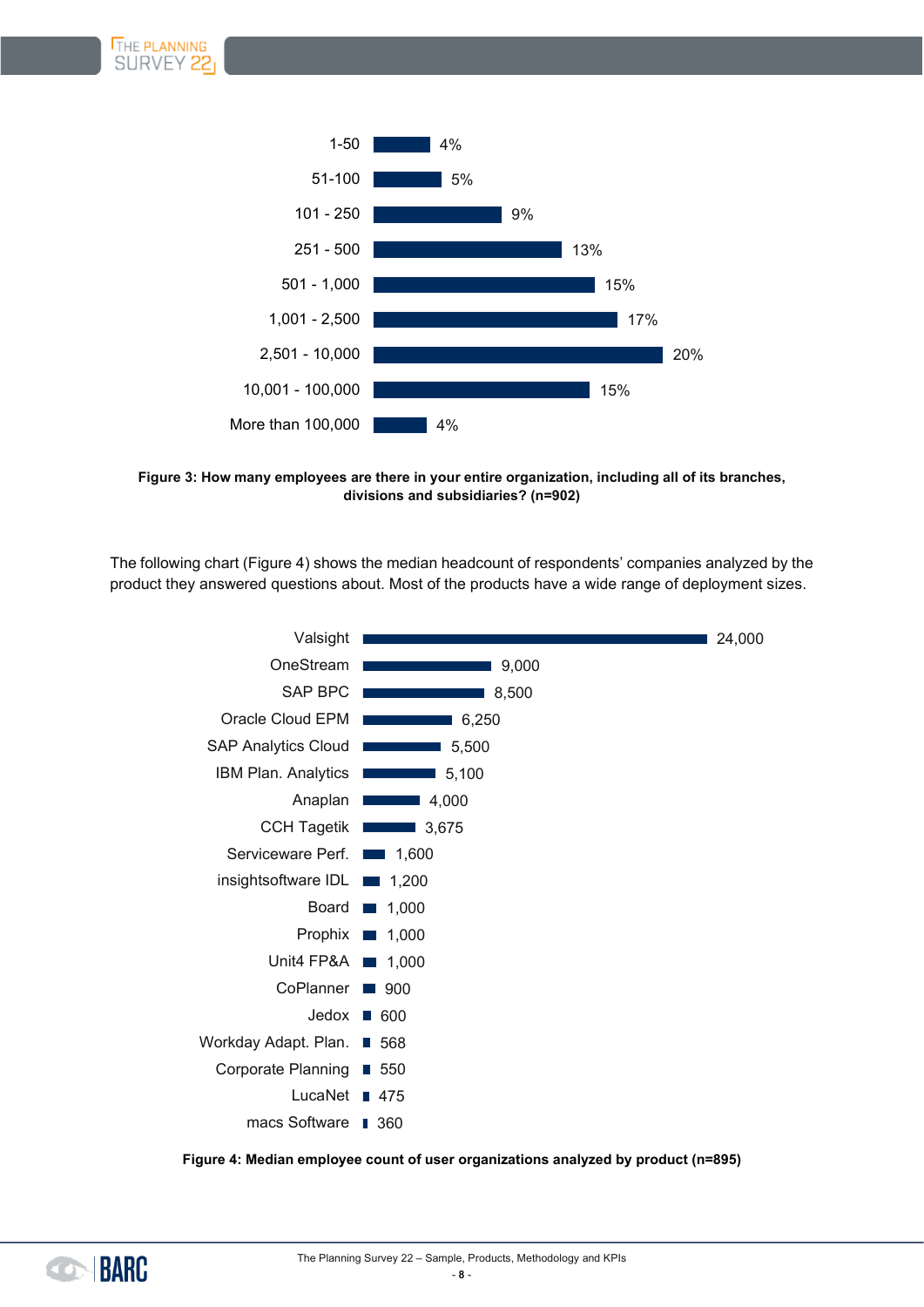

#### <span id="page-8-0"></span>**Vertical markets**

We asked all respondents which industry sector their company operates in. The chart below shows the results of this question. Most respondents have a manufacturing background, followed by services and then retail/wholesale.



**Figure 5: Which of the following best describes your organization's industry sector? (n=1,146)**

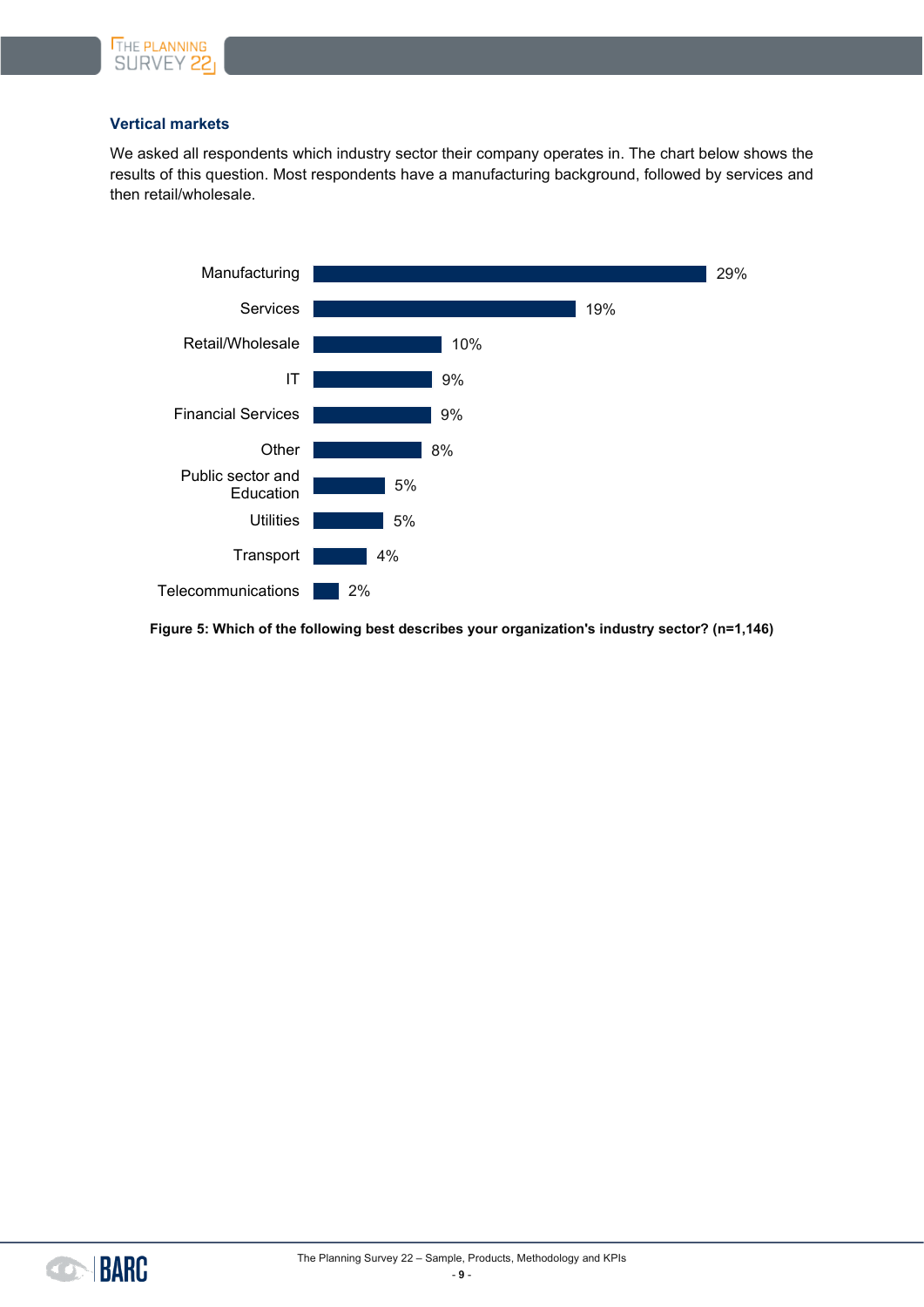# <span id="page-9-0"></span>**Featured products**

When grouping and describing the products featured in The Planning Survey, we do not strictly follow the naming conventions the vendors use. Note that the names we use in this document are our own and are not always the official product names used by the vendors.

One of the key reasons for this is that the products we analyze are not necessarily the latest version of the tool. Vendors often change the product name between versions, making it difficult to have a single official name for several versions of the same product. The point is not to challenge the naming conventions of the vendor, but simply to reduce the complexity of the survey findings for the convenience of the reader. In some cases, we also shorten the names of the products to improve the formatting of the charts.

We asked respondents explicitly about their experiences with products from a predefined list, with the option to nominate other products. This list is updated each year and is based on the sample size of the products in the previous year, as well as additional new products on the market. Our predefined list can be found at the end of this document. In cases where respondents said they were using an 'other' product, but from the context it was clear that they were actually using one of the listed products, we reclassified their data accordingly.

We solicited responses on all surviving products with more than a minimal response in last year's survey, plus a few others whose numbers have potentially grown to the point where there is enough data to be analyzed.

The following table shows the products included in the detailed analysis. A minimum of around 30 responses is required for a product to be included in the detailed analysis. The number of responses about 'other' products is not included in the following table.

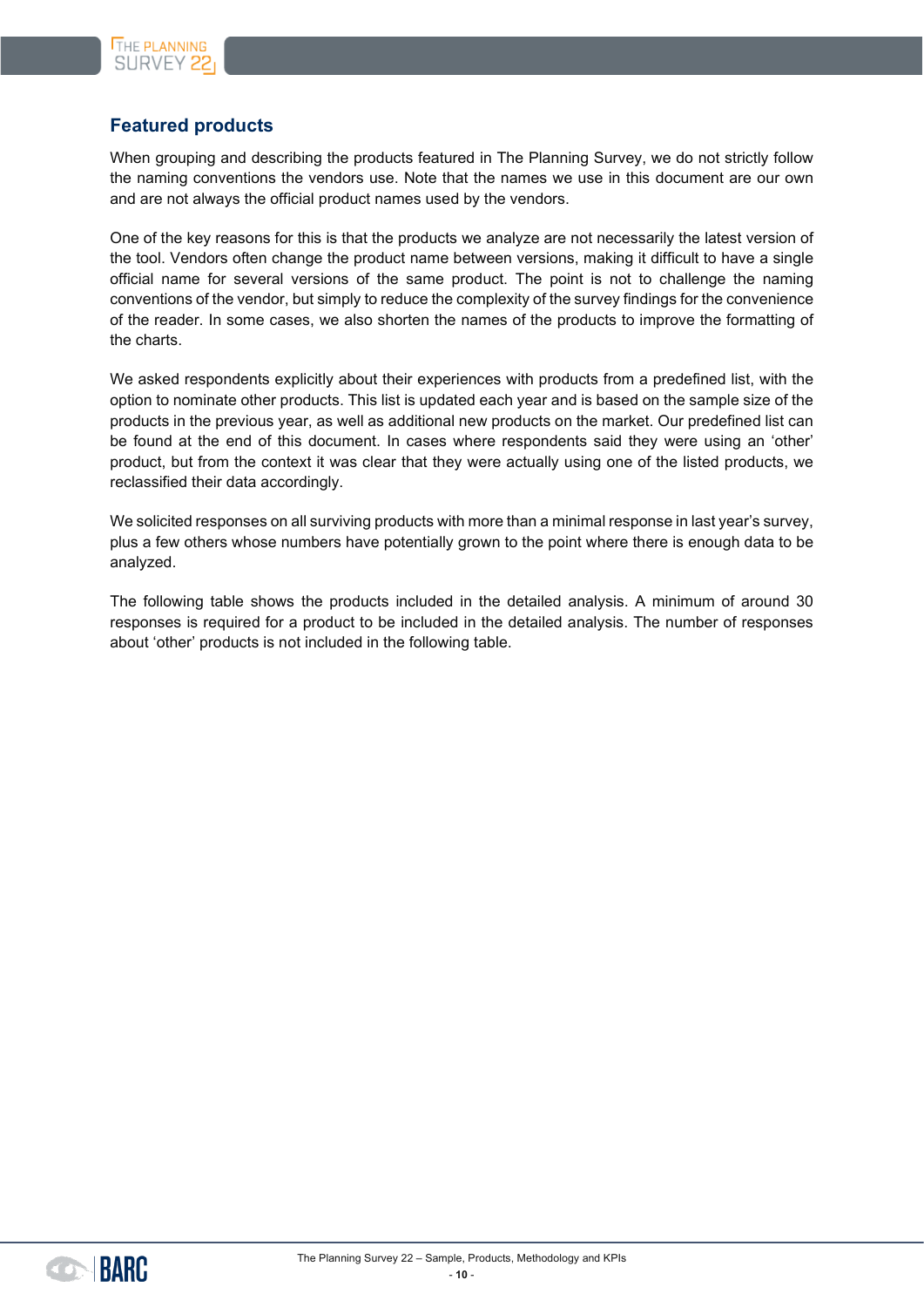#### **Table 2: Products included in the sample**

| <b>Product label</b>       | <b>Product name</b>                                    | <b>Respondents</b> |
|----------------------------|--------------------------------------------------------|--------------------|
| IBM Plan. Analytics        | IBM Planning Analytics with Watson                     | 69                 |
| Jedox                      | Jedox                                                  | 51                 |
| <b>Board</b>               | <b>Board</b>                                           | 50                 |
| Valsight                   | Valsight                                               | 49                 |
| Workday Adapt. Plan.       | <b>Workday Adaptive Planning</b>                       | 46                 |
| CoPlanner                  | CoPlanner                                              | 43                 |
| Unit4 FP&A                 | Unit4 FP&A                                             | 42                 |
| <b>Corporate Planning</b>  | Corporate Planner                                      | 38                 |
| macs Software              | macs complete                                          | 37                 |
| <b>SAP Analytics Cloud</b> | <b>SAP Analytics Cloud</b>                             | 36                 |
| Serviceware Perf.          | Serviceware Performance (formerly cubus<br>outperform) | 34                 |
| Oracle Cloud EPM           | Oracle Cloud EPM Planning                              | 32                 |
| <b>CCH Tagetik</b>         | Wolters Kluwer   CCH Tagetik                           | 32                 |
| Anaplan                    | Anaplan                                                | 32                 |
| OneStream                  | OneStream                                              | 31                 |
| Prophix                    | Prophix                                                | 31                 |
| insightsoftware IDL        | insightsoftware IDL                                    | 31                 |
| LucaNet                    | LucaNet                                                | 30                 |
| <b>SAP BPC</b>             | SAP Business Planning and Consolidation (BPC)          | 30                 |

The products in the sample vary in their market focus and origin. Most feature in our detailed analysis every year, especially those from the large players.

### <span id="page-10-0"></span>**Peer groups**

The Planning Survey 22 features a wide range of planning tools so we use peer groups to help readers identify and compare competing products. The peer groups are defined using the criteria outlined in [Table 3.](#page-11-0)

The peer groups are designed to help readers compare similar tools in terms of focus (Operational Planning-Focused Products, Financial Planning & Consolidation-Focused Products, BI & Analytics-Focused Products), specialization (Business Software Generalists, Performance Management

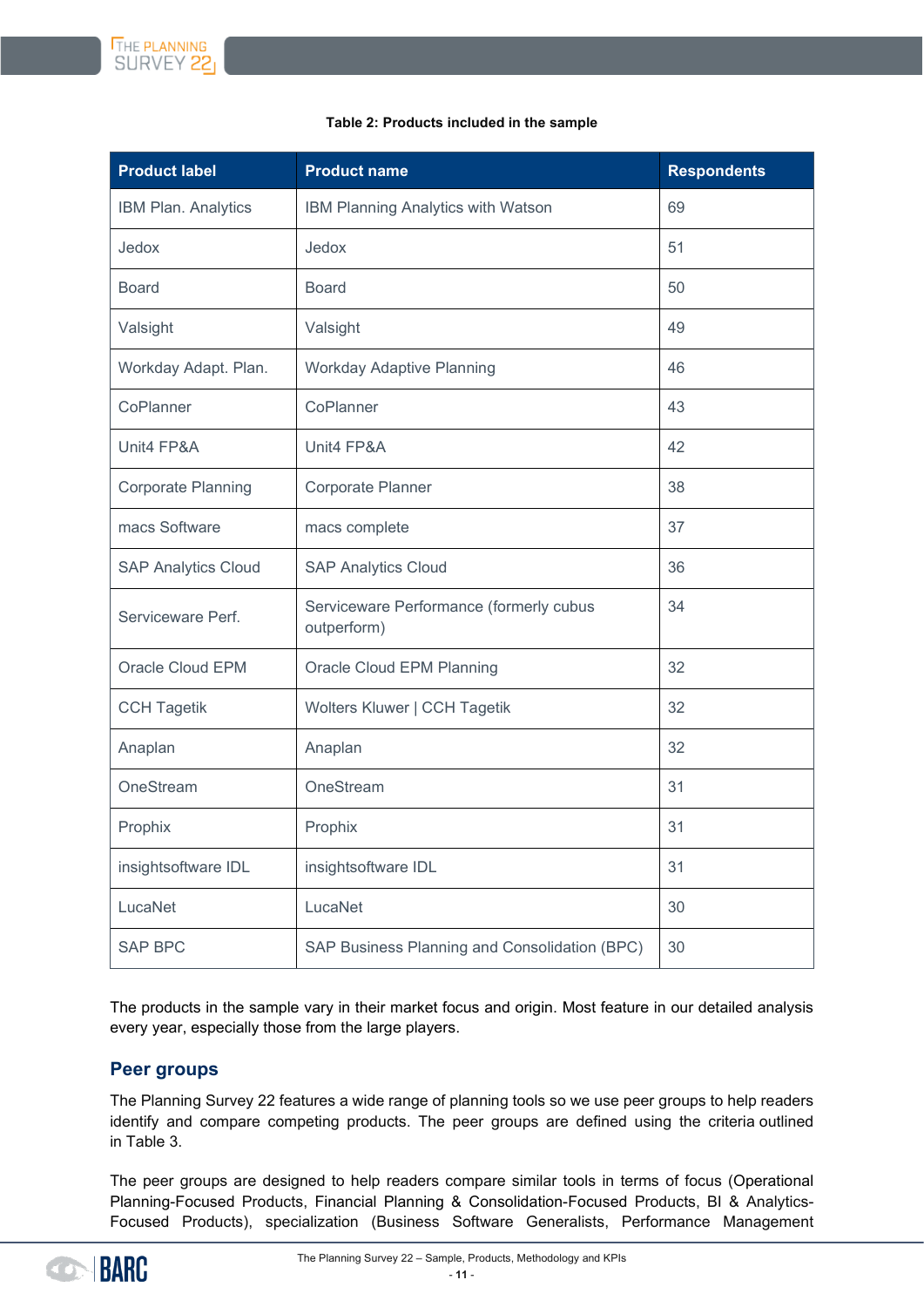THE PLANNING<br>SURVEY 22

Specialists), usage scenario (Midsize/Departmental Implementations, Large/Enterprise-Wide Implementations) and geographical presence (Global Vendors). See [Table 4](#page-12-0) for an overview of the products in each peer group.

<span id="page-11-0"></span>

| <b>Peer group</b>                                             | <b>Description</b>                                                                                                                                                                                                                                                                                                                             |
|---------------------------------------------------------------|------------------------------------------------------------------------------------------------------------------------------------------------------------------------------------------------------------------------------------------------------------------------------------------------------------------------------------------------|
| <b>Operational Planning-Focused</b><br><b>Products</b>        | Operational planning-focused products flexibly support a wide<br>range of individual sub-plans, such as sales and operations<br>planning, HR planning, production planning and many more.<br>Often, these products offer predefined planning solutions<br>designed for particular applications.                                                |
| Financial Planning &<br><b>Consolidation-Focused Products</b> | Financial planning & consolidation-focused products are often<br>standardized applications that support use cases such as<br>financial planning (P&L, balance sheet, cash flow) and<br>financial consolidation. Typically, these products offer built-in<br>financial intelligence with predefined business rules for<br>financial management. |
| <b>BI &amp; Analytics-Focused Products</b>                    | Besides planning and performance management, BI and<br>analytics-focused products also target use cases such as<br>reporting, dashboarding, (ad hoc) analysis and advanced<br>analytics.                                                                                                                                                       |
| <b>Business Software Generalists</b>                          | Business software generalists have a broad product portfolio<br>including most (or all) types of enterprise software for a variety<br>of business requirements (e.g., ERP).                                                                                                                                                                    |
| Performance Management<br>Specialists                         | Performance management specialists are software vendors<br>who focus solely on performance management and/or<br>planning. Often, they have just one product in their portfolio.                                                                                                                                                                |
| Midsize/Departmental<br>Implementations                       | Products in this peer group are typically (but not exclusively)<br>used in small and midsize scenarios and/or departmental<br>implementations with a moderate number of users.                                                                                                                                                                 |
| Large/Enterprise-Wide<br>Implementations                      | Products in this peer group are typically (but not exclusively)<br>used in large scenarios and/or enterprise-wide<br>implementations with a large number of users.                                                                                                                                                                             |
| <b>Global Vendors</b>                                         | Global vendors have a truly global sales and marketing reach.<br>They are present worldwide, and their products are used all<br>around the world.                                                                                                                                                                                              |

#### **Table 3: Peer group descriptions**

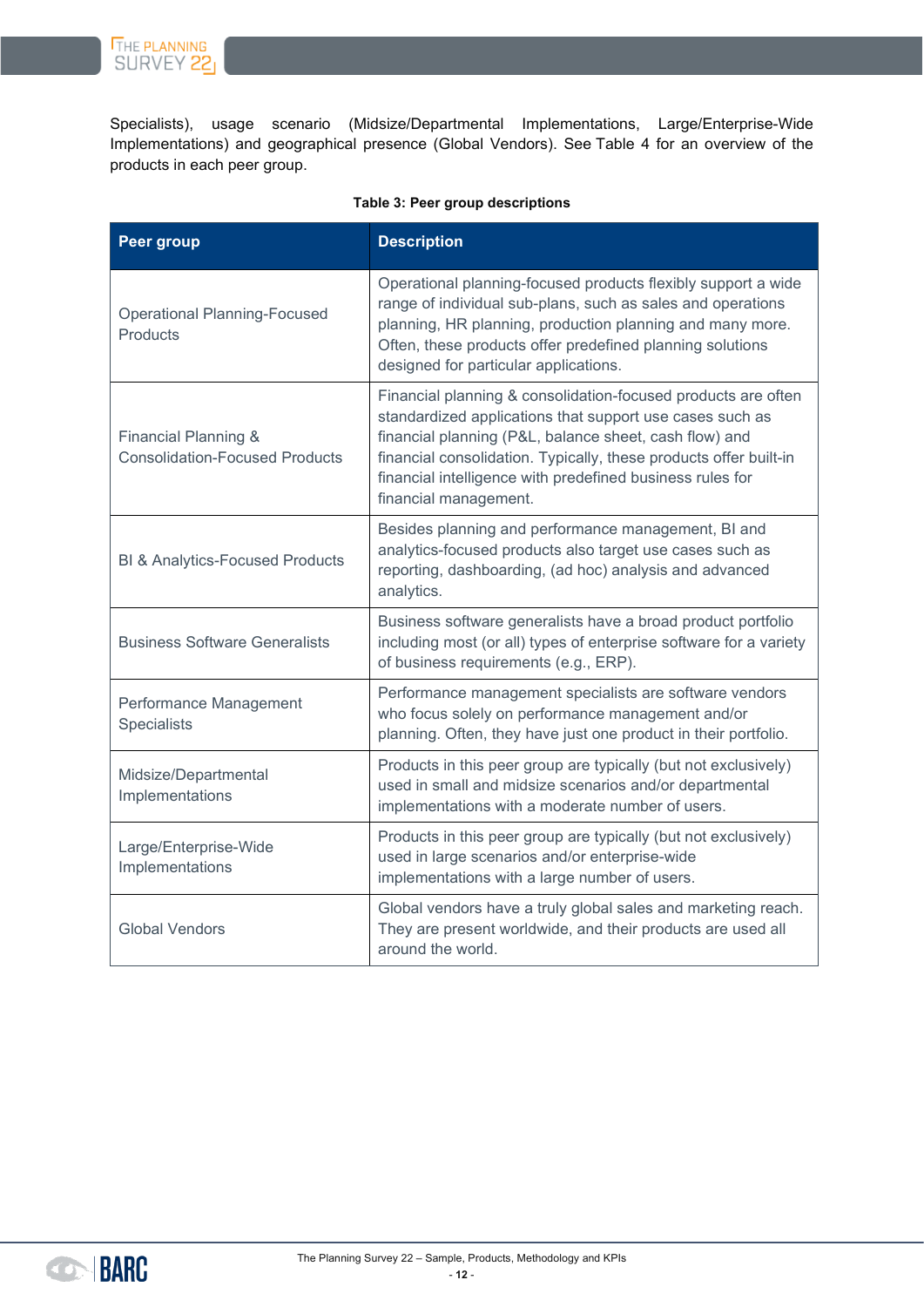#### **Table 4: Products by peer group matrix**

<span id="page-12-0"></span>

|                            | <b>Operational</b><br>Planning-<br><b>Focused</b><br><b>Products</b> | <b>Financial</b><br><b>Planning &amp;</b><br><b>Consolidation</b><br>-Focused<br><b>Products</b> | <b>BI &amp;</b><br><b>Analytics-</b><br><b>Focused</b><br><b>Products</b> | <b>Business</b><br><b>Software</b><br><b>Generalists</b> | Performance<br><b>Management</b><br><b>Specialists</b> | Midsize/<br>Depart-<br>mental<br>Implemen<br>tations | Large/<br><b>Enterprise-</b><br><b>Wide</b><br>Implementa<br>tions | Global<br><b>Vendors</b> |
|----------------------------|----------------------------------------------------------------------|--------------------------------------------------------------------------------------------------|---------------------------------------------------------------------------|----------------------------------------------------------|--------------------------------------------------------|------------------------------------------------------|--------------------------------------------------------------------|--------------------------|
| <b>Anaplan</b>             | $\mathsf{x}$                                                         |                                                                                                  |                                                                           |                                                          | $\mathsf{x}$                                           |                                                      | $\mathsf{x}$                                                       | $\mathsf{x}$             |
| <b>Board</b>               | $\mathsf{x}$                                                         | $\mathsf{x}$                                                                                     | $\mathsf{x}$                                                              |                                                          | X                                                      |                                                      | $\boldsymbol{\mathsf{X}}$                                          | $\pmb{\mathsf{X}}$       |
| <b>CCH Tagetik</b>         |                                                                      | $\pmb{\mathsf{X}}$                                                                               |                                                                           | $\pmb{\mathsf{x}}$                                       |                                                        |                                                      | $\pmb{\mathsf{x}}$                                                 | $\mathsf{x}$             |
| <b>CoPlanner</b>           | $\mathsf{x}$                                                         | $\mathsf{x}$                                                                                     |                                                                           |                                                          | $\mathsf{x}$                                           | X                                                    |                                                                    |                          |
| <b>Corporate Planning</b>  | $\mathsf{x}$                                                         | $\mathsf{x}$                                                                                     |                                                                           |                                                          | $\mathsf{X}$                                           | $\mathsf{x}$                                         |                                                                    |                          |
| <b>IBM Plan. Analytics</b> | $\mathsf{X}$                                                         |                                                                                                  | $\mathsf{X}$                                                              | $\mathsf{x}$                                             |                                                        |                                                      | $\boldsymbol{\mathsf{X}}$                                          | $\mathsf{x}$             |
| Insightsoftware IDL        |                                                                      | $\mathsf{x}$                                                                                     |                                                                           |                                                          | $\mathsf{x}$                                           | $\mathsf{x}$                                         |                                                                    |                          |
| <b>Jedox</b>               | $\mathsf{X}$                                                         | $\mathsf X$                                                                                      | $\mathsf{X}$                                                              |                                                          | X                                                      | $\mathsf{X}$                                         |                                                                    | $\pmb{\mathsf{X}}$       |
| <b>LucaNet</b>             |                                                                      | $\mathsf{X}$                                                                                     |                                                                           |                                                          | $\mathsf{x}$                                           | X                                                    |                                                                    | $\pmb{\mathsf{X}}$       |
| macs Software              | $\pmb{\mathsf{X}}$                                                   |                                                                                                  |                                                                           |                                                          | $\mathsf{X}$                                           | $\mathsf{X}$                                         |                                                                    |                          |
| <b>OneStream</b>           |                                                                      | $\mathsf{X}$                                                                                     |                                                                           |                                                          | $\mathsf{X}$                                           |                                                      | $\pmb{\mathsf{X}}$                                                 | $\mathsf{X}$             |
| <b>Oracle Cloud EPM</b>    | $\mathsf{x}$                                                         | $\mathsf{x}$                                                                                     |                                                                           | $\mathsf{x}$                                             |                                                        |                                                      | $\mathsf{x}$                                                       | $\pmb{\mathsf{X}}$       |
| <b>Prophix</b>             | $\mathsf{x}$                                                         | $\mathsf{x}$                                                                                     | $\pmb{\mathsf{X}}$                                                        |                                                          | $\mathsf{X}$                                           | $\pmb{\mathsf{X}}$                                   |                                                                    |                          |
| <b>SAP Analytics Cloud</b> | $\mathsf{x}$                                                         |                                                                                                  | $\mathsf{x}$                                                              | $\mathsf{x}$                                             |                                                        |                                                      | $\mathsf{x}$                                                       | $\mathsf{x}$             |
| <b>SAP BPC</b>             |                                                                      | $\mathsf{x}$                                                                                     |                                                                           | X                                                        |                                                        |                                                      | $\boldsymbol{\mathsf{X}}$                                          | $\pmb{\mathsf{X}}$       |
| <b>Serviceware Perf.</b>   | $\mathsf{X}$                                                         |                                                                                                  | $\mathsf{x}$                                                              | $\boldsymbol{\mathsf{X}}$                                |                                                        | $\mathsf{X}$                                         |                                                                    |                          |
| <b>Unit4 FP&amp;A</b>      | $\mathsf{x}$                                                         | $\mathsf{x}$                                                                                     |                                                                           | X                                                        |                                                        | X                                                    |                                                                    | $\pmb{\mathsf{X}}$       |
| <b>Valsight</b>            | $\mathsf{x}$                                                         |                                                                                                  |                                                                           |                                                          | $\mathsf{X}$                                           | $\mathsf{X}$                                         |                                                                    |                          |
| Workday Adapt. Plan.       | $\boldsymbol{\mathsf{X}}$                                            | $\pmb{\mathsf{X}}$                                                                               |                                                                           | $\pmb{\mathsf{x}}$                                       |                                                        | $\mathsf{x}$                                         |                                                                    | $\pmb{\mathsf{X}}$       |

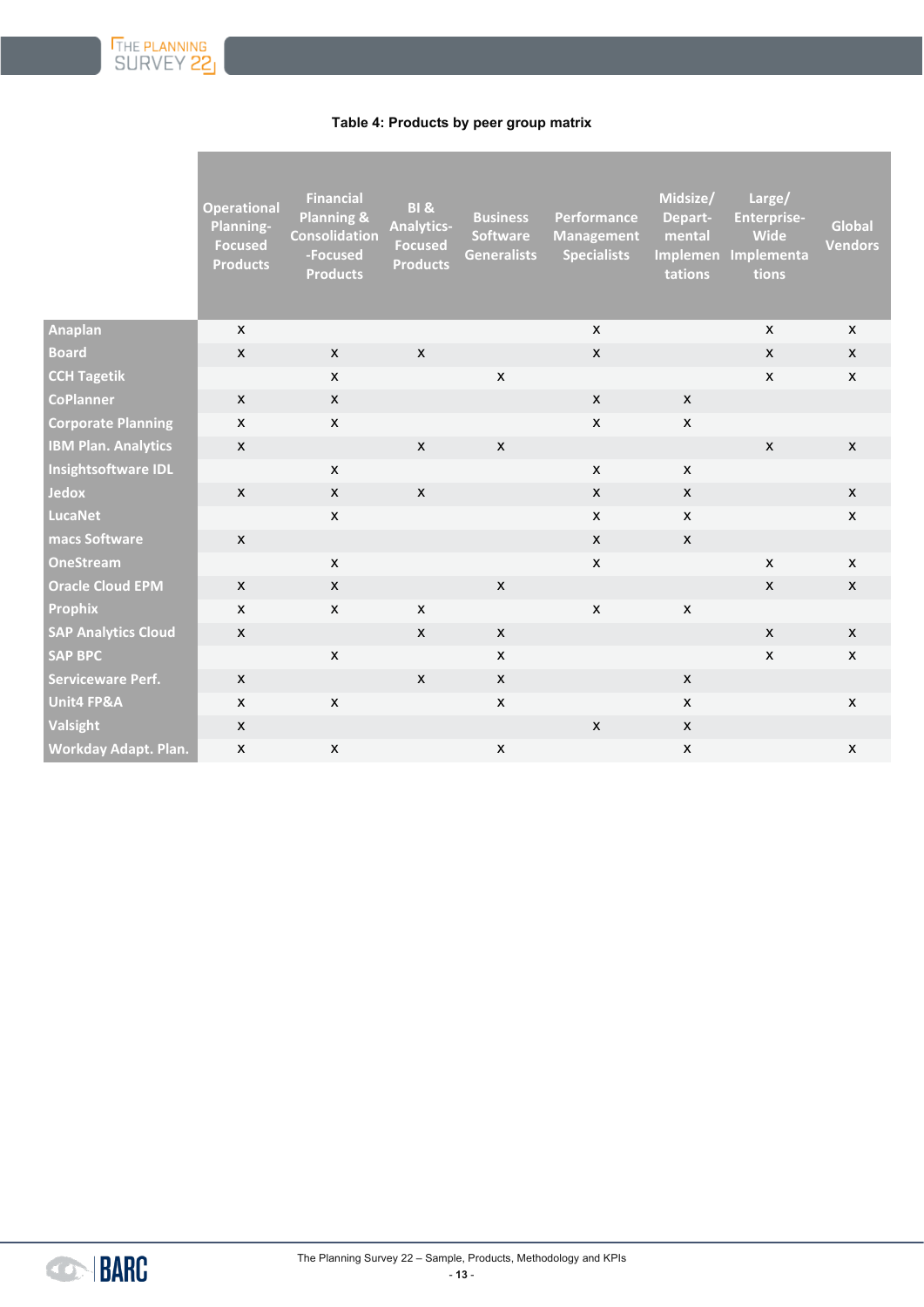# <span id="page-13-0"></span>**Overview of the key calculations in The Planning Survey 22**

#### <span id="page-13-1"></span>**Measuring business benefits**

Business benefits are the real reason for carrying out any planning or BI project. The BI & Analytics Survey (formerly known as The BI Survey) and The Planning Survey have been studying them directly for years. We ask respondents the extent to which they realize a list of benefits.

<span id="page-13-2"></span>For each potential benefit, respondents are asked to indicate the level of achievement, if any, with five levels. We use a weighted scoring system, as shown in [Table 5](#page-13-2) below, to derive a composite score for each of the possible benefits, based on the level of benefit achieved. We call this the BBI (Business Benefits Index).

| Level of benefit reported | <b>Weighting</b> |
|---------------------------|------------------|
| High                      | 10               |
| Moderate                  | 6                |
| Low                       | 2                |
| Not achieved              | $-2$             |
| Don't know                | Ω                |

#### **Table 5: The Business Benefits Index weighting system**

This rating system is the basis of the most important index in The Planning Survey. It is a dimensionless number with an arbitrary value, but as long as the weighting system remains constant it can be used for comparisons between segments of the sample, such as the sample for individual products or regions, to name just two.

Participants were asked to rate each benefit. Business Benefits are calculated by counting the number of each reported level of benefit and multiplying this number by the corresponding weighting. The results are then divided by the number of responses for each particular benefit to find the average response (See [Figure 6\)](#page-14-0).

[Figure 6](#page-14-0) shows that 'increased transparency of planning', 'better quality of planning results' and 'improved integration of planning with reporting/analysis' are the top three benefits companies achieve through the use of their planning products.

In contrast to the main benefits, 'saved headcount', 'reduced costs' and 'increased competitive advantage' are seen as relatively minor benefits for planners.

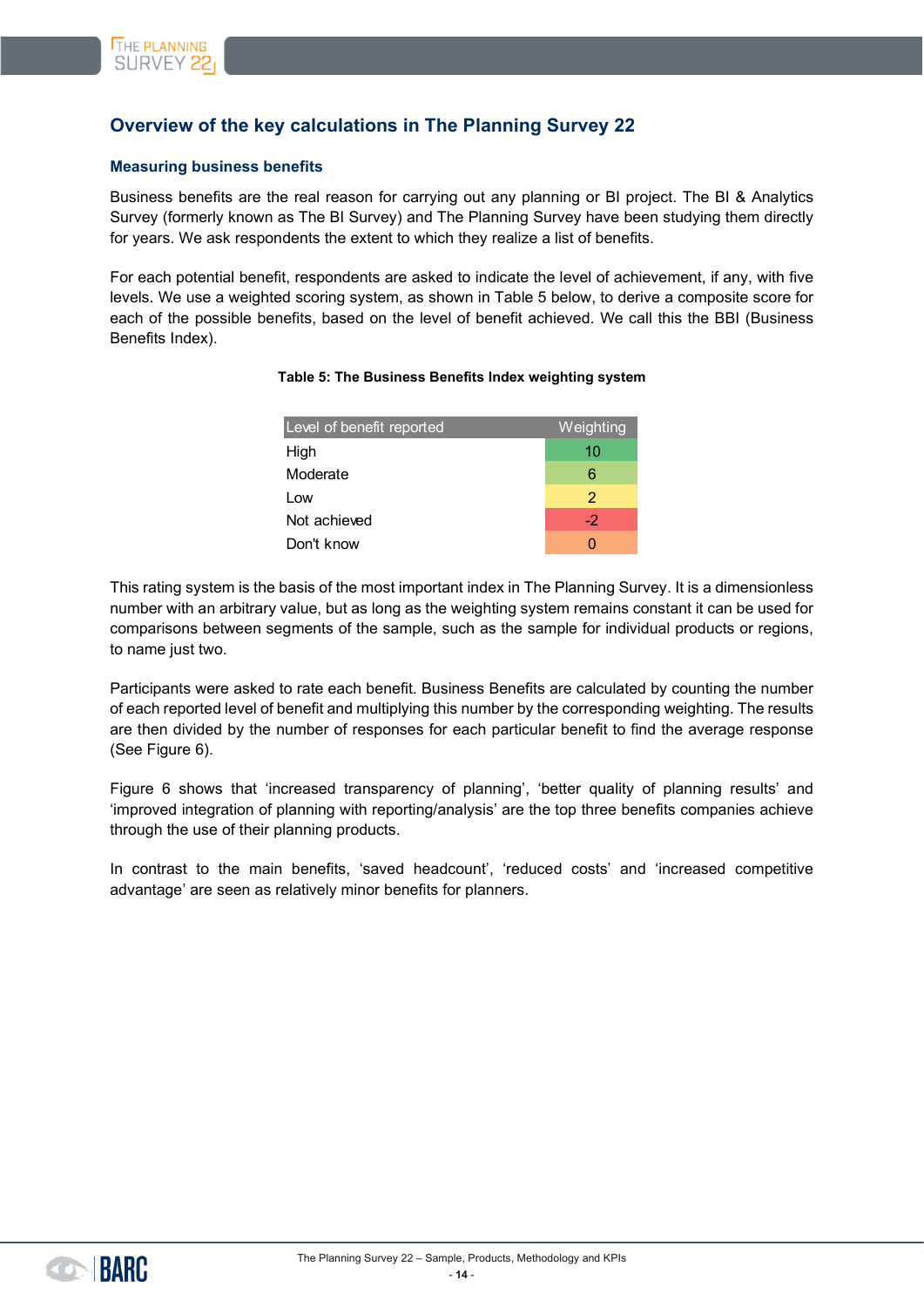



<span id="page-14-0"></span>

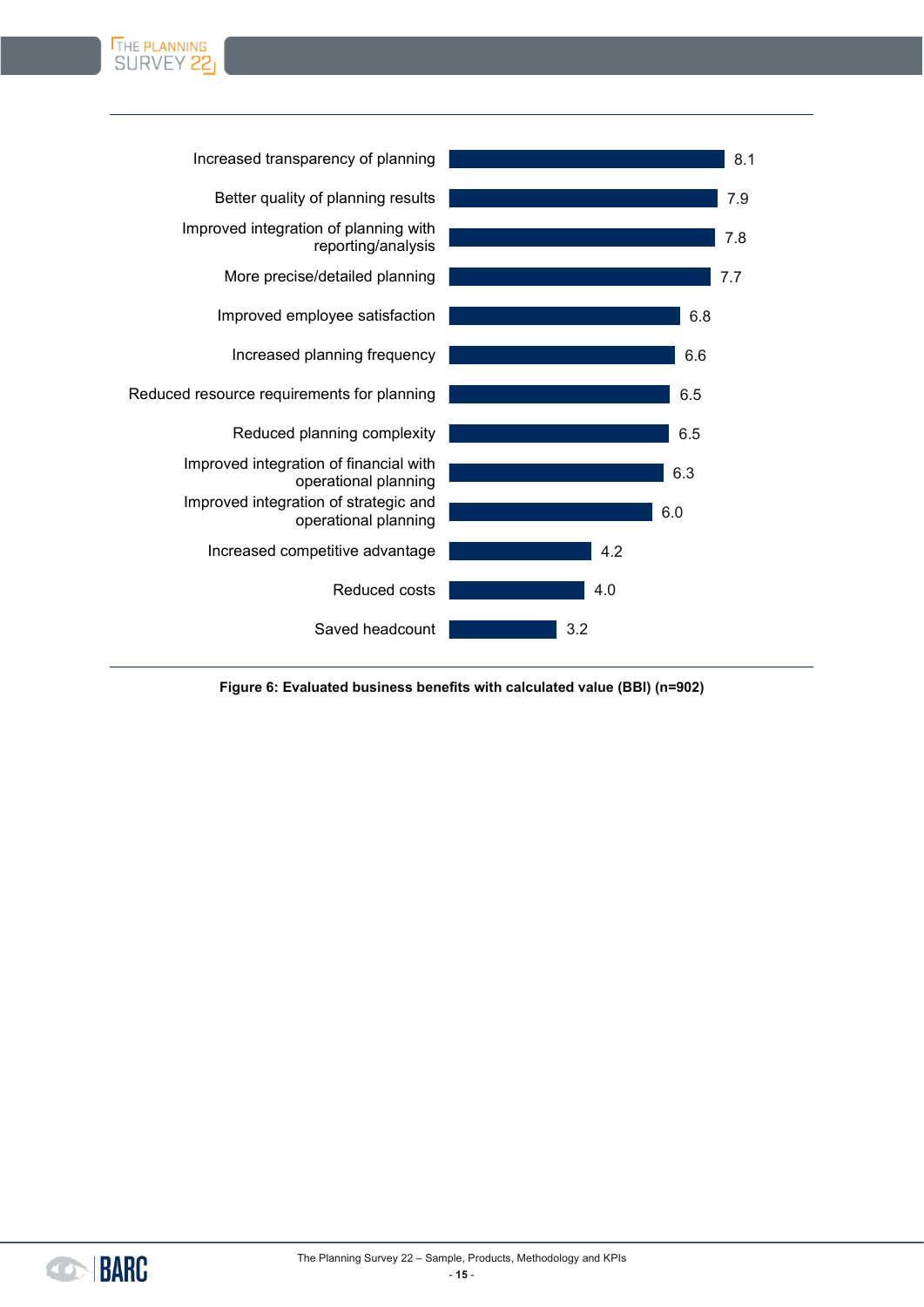

#### <span id="page-15-0"></span>**Project Success**

The *Project Success* KPI is based on three factors. We asked participants to judge their satisfaction level with their implementations. We also asked the level of success with which their projects were completed on time and on budget and weighted the responses to calculate project success.

The weightings of the possible responses are shown in the following chart.

#### **Table 6: Responses and weightings for Project Success**

| Level of project success reported    Meighting |    |
|------------------------------------------------|----|
| Good                                           | 10 |
| Moderate                                       | 5  |
| Poor                                           |    |

#### <span id="page-15-1"></span>**Means and medians**

The Planning Survey makes frequent references to different forms of averages — means and medians. Just in case your statistical knowledge is a little rusty, here's a quick reminder of the definition of the terms:

The **mean** is the usual arithmetic average. Its value is affected by every value in the sample, so a single large outlier can materially affect the mean, particularly with small samples.

The **median** is the value in the middle of the sample; that is, half of the sample is larger than the median, and the other half is smaller. It could be regarded as the 'typical value', and is affected by the number, but not the value, of outliers. One or two large or small outliers therefore do not affect the median.

#### <span id="page-15-2"></span>**Understanding multiple response questions**

Several questions in The Planning Survey 22 allow the user to make multiple responses. For example, we asked users what problems (if any) they encountered in their projects. Because many users had more than one problem, the number of responses is larger than the number of respondents.

This means that there are two ways to calculate the percentage of a given response: based on the total number of responses or based on the total number of respondents. We present The Planning Survey results based on the number of respondents.

Calculating percentages based on the number of respondents tells us how likely a given respondent is to have the problem, but results in percentages higher than 100 percent when all the problems are added together (e.g., 47 percent of all respondents reported that they have no significant problems). Conversely, calculating percentages based on the total number of responses would result in a total of 100 percent.

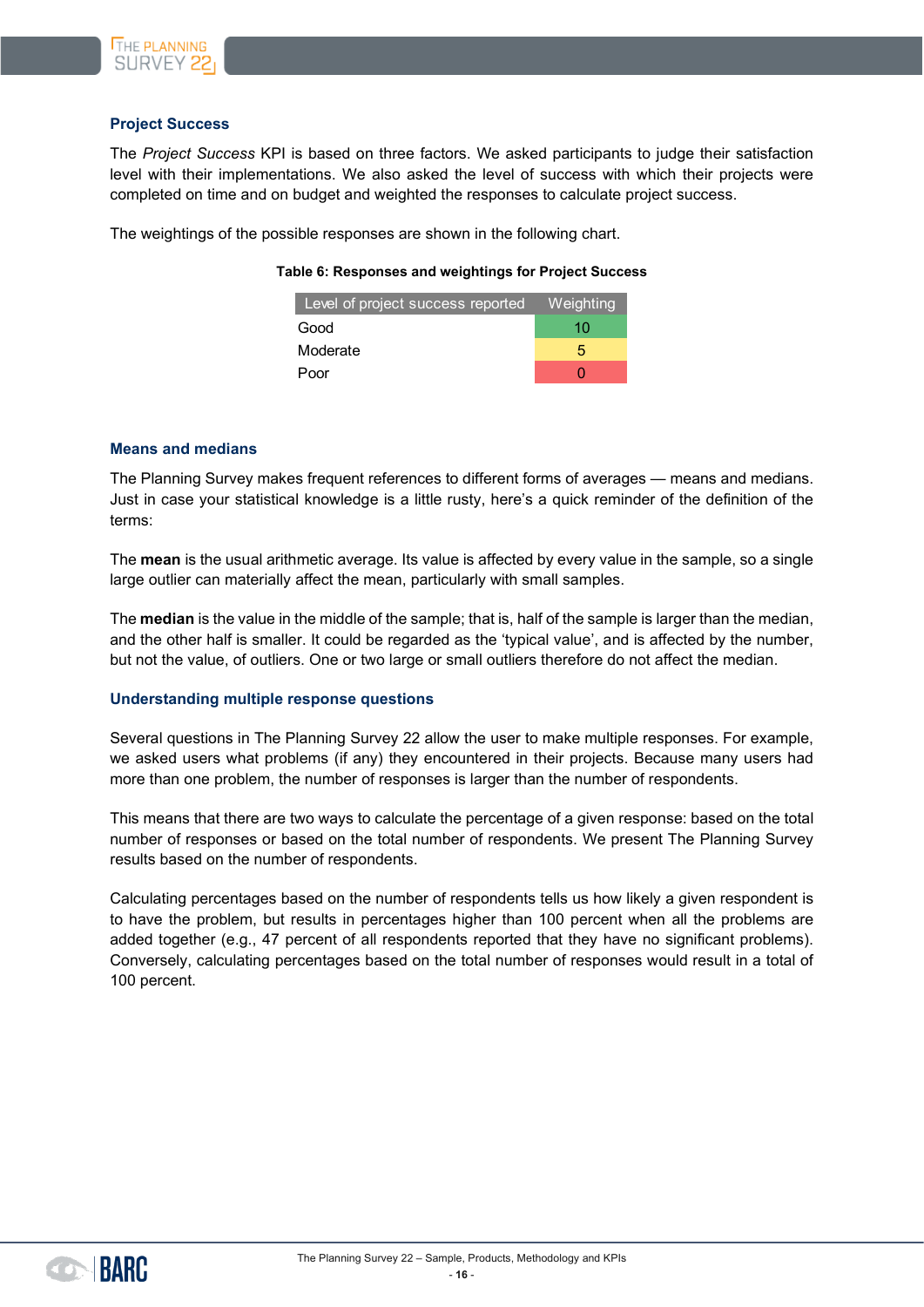

# <span id="page-16-0"></span>**Survey data collection**

The Planning Survey 22 was conducted by BARC from November 2021 to February 2022. All data was captured online from a total of 1,325 respondents.

Respondents were solicited individually via BARC's own research panel and from dozens of vendor and independent lists, as well as websites from many different countries, with emailed invitations being sent to the lists in a staggered fashion.

At our request, most of the vendors notified their customers about The Planning Survey using either their regular newsletters or websites. We also asked some bloggers to mention it. Each list and website had a different survey URL, though in all cases, the same questionnaire (in English, German or French) was used.

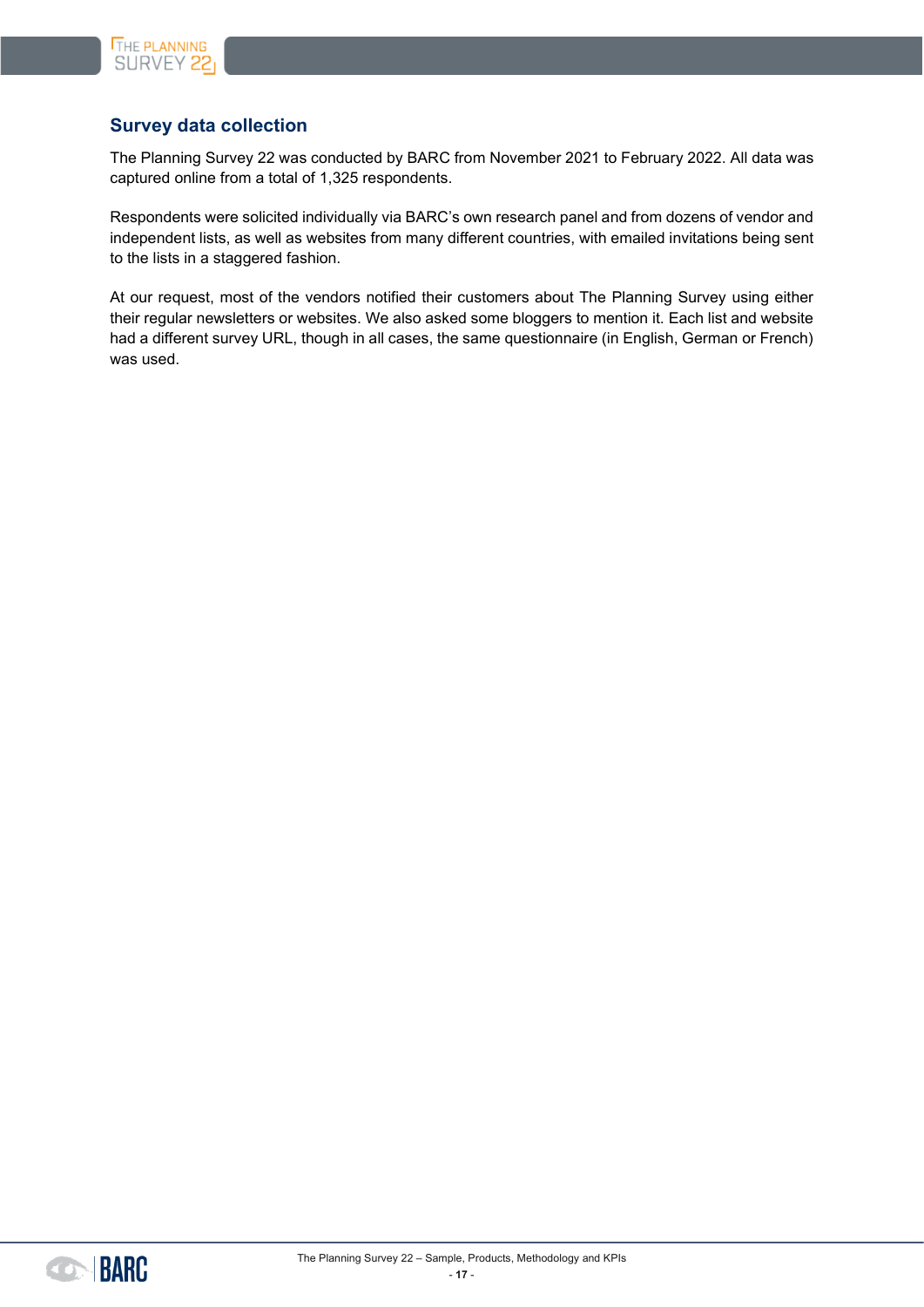# <span id="page-17-0"></span>**Understanding the KPIs**

The goal of this section is to help the reader spot winners and losers in The Planning Survey 22 using well-designed dashboards packed with concise information. The Planning Survey includes a set of 33 normalized KPIs for each of the 19 products. These include 6 aggregated KPIs, which aggregate the results of various combinations of 'root' KPIs.

This year we have calculated a set of KPIs for each of the eight peer groups. The values are normalized on the whole sample. Peer groups are used to enable fair and useful comparisons of products that are likely to compete.

The KPIs all follow these simple rules:

- Only measures that have a clear good/bad trend are used as the basis for KPIs.
- KPIs may be based on one or more measures from The Planning Survey.
- Only products with samples of at least 15 30 (depending on the KPI) for each of the questions that feed into the KPI are included.
- For quantitative data, KPIs are converted to a scale of 1 to 10 (worst to best). A linear min-max transformation is applied, which preserves the order of, and the relative distance between, products' scores.

KPIs are only calculated if the samples have at least 15 - 30 data points (this varies from KPI to KPI) and if the KPI in question is applicable to a product. Therefore, some products do not have a full set of root KPIs. It is important to exclude KPIs based on small (and therefore not representative) samples to ensure that the graph scales are not distorted by outlier KPIs. In such cases, the product is still shown in the tables, but with a blank KPI value and no bar in the bullet graph or bar chart.

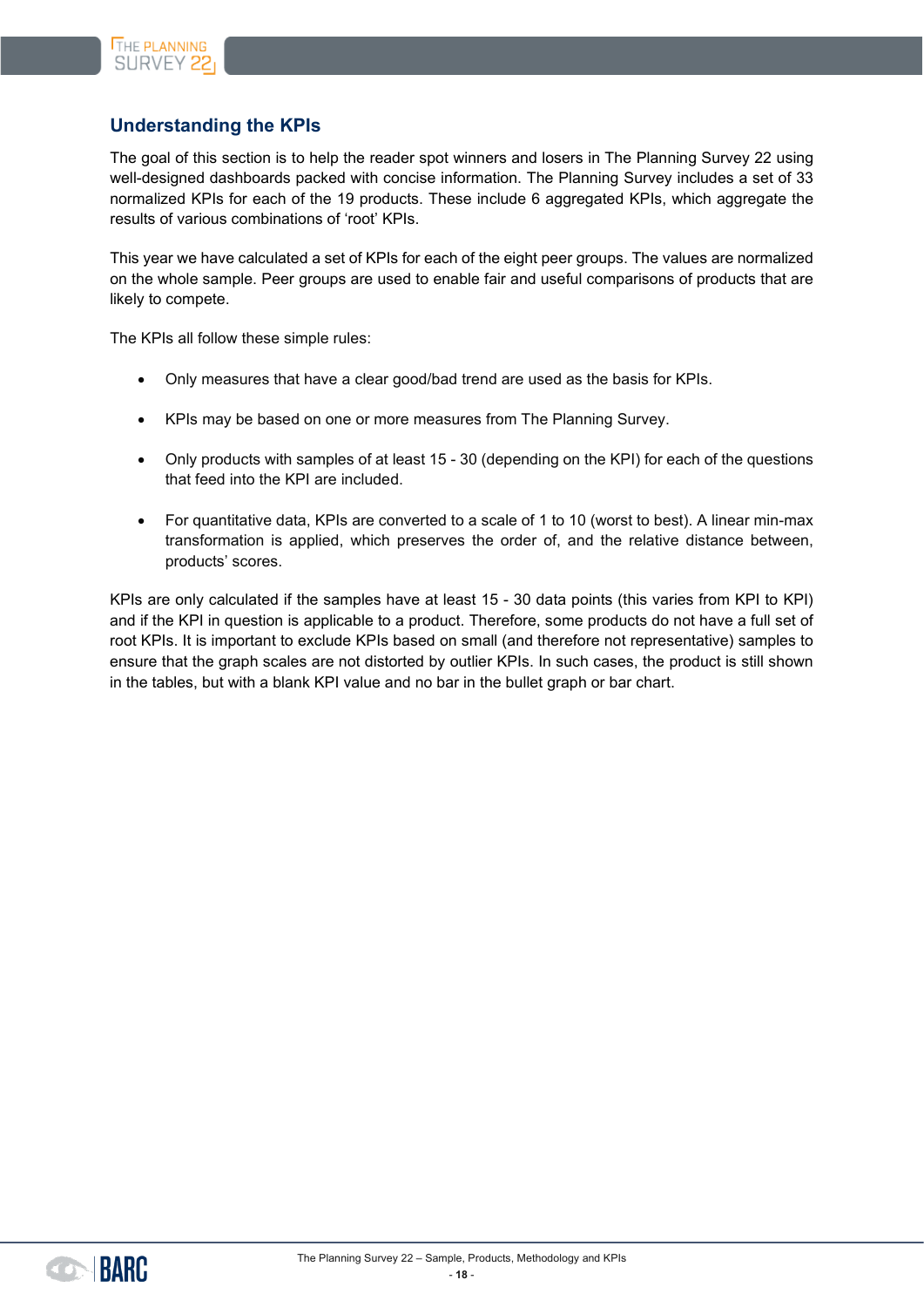

# **Aggregated KPIs Root KPIs Root KPIs** Business Value Business Benefits Project Success Project Length Customer Satisfaction Price to Value **Recommendation** Vendor Support Implementer Support Product Satisfaction Functionality Predefined Connectors Data Integration Planning Content Planning Functionality **Workflow** Forecasting Simulation Reporting/Analysis Financial Consolidation Customer Experience Self-Service Ease of Use Flexibility Performance Satisfaction Sales Experience Innovation Cloud Planning Driver-Based Planning Predictive Planning **Competitiveness** Considered for Purchase Competitive Win Rate

#### **Table 7: Aggregated and root KPIs**

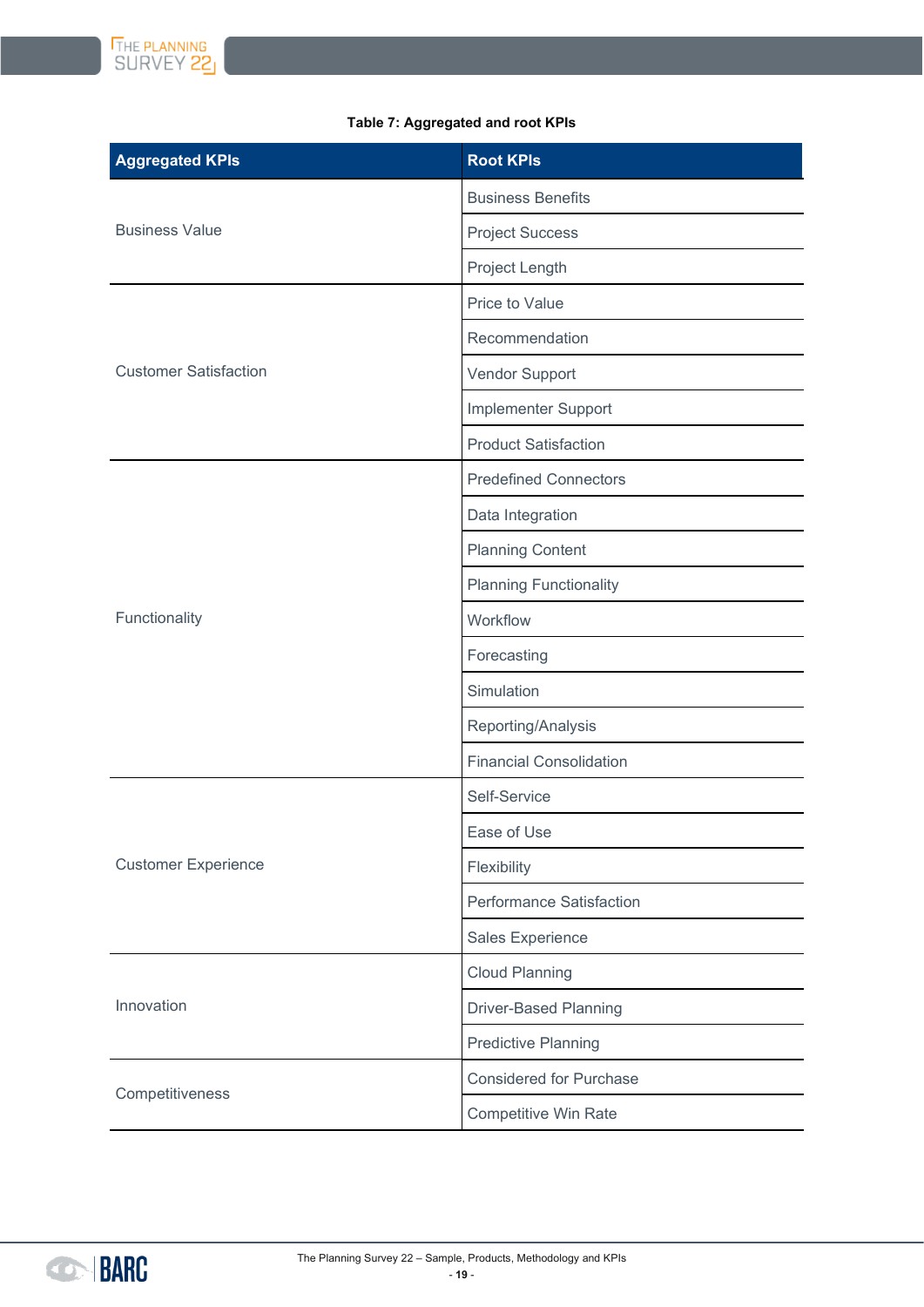

# <span id="page-19-0"></span>**Reading the KPI charts**

We provide two different types of dashboards for viewing the KPIs. The first type is the Product Dashboard. A Product Dashboard displays all the KPIs for a single product. The second type is the KPI Dashboard, which displays the KPI values for each product in a peer group using simple bar charts. The products are sorted by value in descending order.



**Figure 7: KPI dashboard used for displaying KPIs**

<span id="page-19-1"></span>In the KPI Dashboards (see [Figure 7\)](#page-19-1), the peer group average is indicated by a light blue bar.

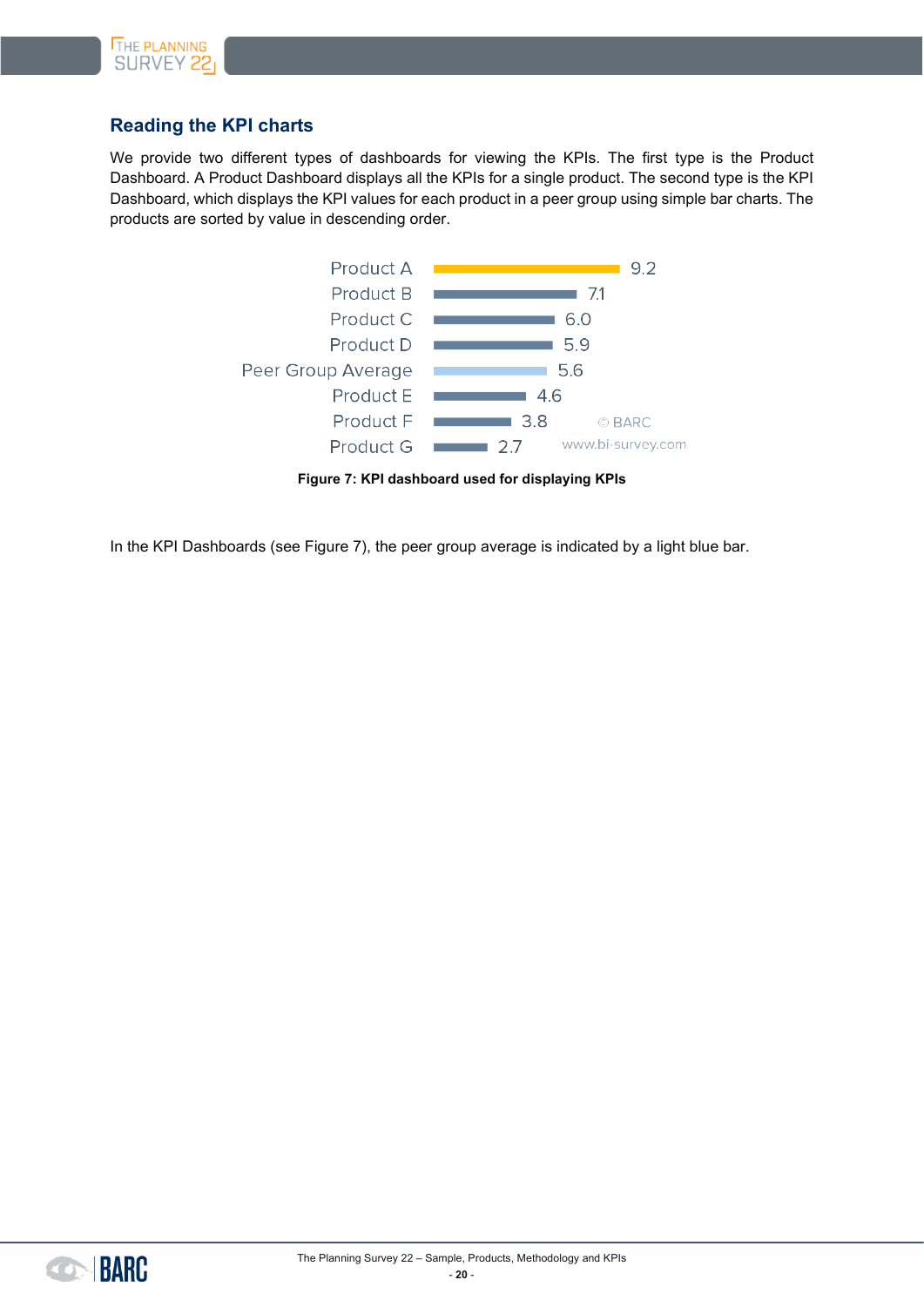# THE PLANNING<br>SURVEY 22

| <b>KPI</b>                              |                                                | Rank in peer group                   |                                      | Value                   |    |
|-----------------------------------------|------------------------------------------------|--------------------------------------|--------------------------------------|-------------------------|----|
| <b>Business Value</b>                   | 8                                              |                                      |                                      | 7.7                     |    |
| <b>Business Benefits</b>                | 1                                              |                                      |                                      | 10.0                    |    |
| <b>Project Success</b>                  | 10                                             |                                      |                                      | 6.3                     |    |
| Project Length                          | $10$                                           |                                      |                                      | 3.7                     |    |
| <b>Customer Satisfaction</b>            | $\,8\,$                                        |                                      |                                      | 7.1                     |    |
| Price to Value                          | 10                                             |                                      |                                      | 6.9                     |    |
| Recommendation                          | $\overline{7}$                                 |                                      |                                      | 6.7                     |    |
| Vendor Support                          | $\,6$                                          |                                      |                                      | 7.6                     |    |
| Implementer Support                     | $\hbox{9}$                                     |                                      |                                      | 5.8                     |    |
| <b>Product Satisfaction</b>             | 3                                              |                                      |                                      | 9.2                     |    |
| <b>Functionality</b>                    | 9                                              |                                      |                                      | 5.9                     |    |
| <b>Predefined Connectors</b>            | $\overline{4}$                                 |                                      |                                      | 8.0                     |    |
| Data Integration                        | $\hbox{9}$                                     |                                      |                                      | 3.8                     |    |
| <b>Planning Content</b>                 | 11                                             |                                      |                                      | 1.0                     |    |
| <b>Planning Functionality</b>           | 3                                              |                                      |                                      | 8.2                     |    |
| Workflow                                | 5                                              |                                      |                                      | 5.4                     |    |
| Forecasting                             | $\,8\,$                                        |                                      |                                      | 6.7                     |    |
| Simulation                              | 6                                              |                                      |                                      | 6.2                     |    |
| Reporting/Analysis                      | 3                                              |                                      |                                      | 9.1                     |    |
| <b>Financial Consolidation</b>          | $\hbox{ }9$                                    |                                      |                                      | 5.1                     |    |
| <b>Customer Experience</b>              | $\,6$                                          |                                      |                                      | 7.5                     |    |
| Self-Service                            | $\overline{c}$                                 |                                      |                                      | 9.0                     |    |
| Ease of Use                             | 3                                              |                                      |                                      | 8.7                     |    |
| Flexibility                             | 4                                              |                                      |                                      | 7.9                     |    |
| Performance Satisfaction                | 9                                              |                                      |                                      | 4.8                     |    |
| Sales Experience                        | $\overline{7}$                                 |                                      |                                      | 6.4                     |    |
| Innovation                              | 8                                              |                                      |                                      | 3.4                     |    |
| Cloud Planning                          | $\,8\,$                                        |                                      |                                      | 2.5                     |    |
| Driver-Based Planning                   | 9                                              |                                      |                                      | 2.6                     |    |
| Predictive Planning                     | $\overline{4}$                                 |                                      |                                      | 5.1                     | U. |
| <b>Competitiveness</b>                  | $\overline{4}$                                 |                                      |                                      | 5.1                     |    |
| Considered for Purchase                 | $\mathbf{2}$                                   |                                      |                                      | 8.6                     |    |
| Competitive Win Rate                    | 8                                              |                                      |                                      | 2.8                     |    |
| Last ranked<br>product in<br>peer group | <b>Best ranked</b><br>product in<br>peer group | 1.0<br>Worst<br>product<br>(Overall) | 10.0<br>Best<br>product<br>(Overall) | = Average of peer group |    |

<span id="page-20-0"></span>**Figure 8: Product dashboard used for displaying all KPIs for a product in a specific peer group**

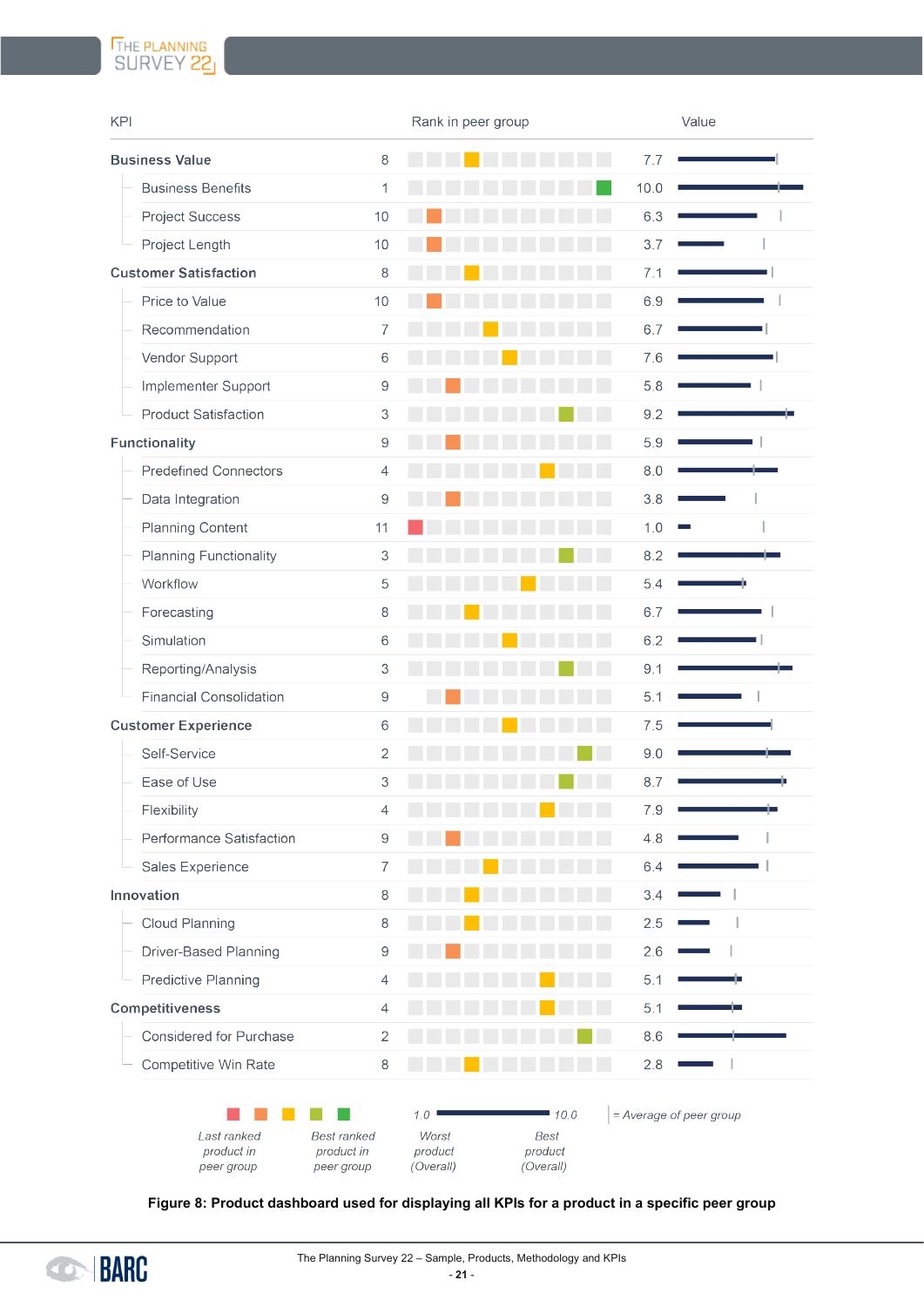

In [Figure 8,](#page-20-0) the first column shows the KPI name and the middle column indicates the product rank in the specific peer group. As previously mentioned, not every product is represented by the complete set of KPIs. The gray squares show how many products in the peer group have an adequate sample to be classified in each KPI. The next column shows the KPI values for the product in question in each KPI and the blue bars in the final column represent those KPI values against the peer group average, which is indicated by a vertical gray line.

# <span id="page-21-0"></span>**The KPIs (overview)**

The following section provides the entire list of KPIs calculated for The Planning Survey 22, as well as a description of the calculations.

KPIs are only calculated if the samples have at least 15 or 30 data points (depending on the KPI), so some of the products do not have a full set of KPIs. It is important to exclude KPIs based on small (and therefore unreliable) samples to ensure that the graph scales are not distorted by outlier KPIs based on small data samples. In such cases, the product is still shown in the tables, but with a blank KPI value in the bar chart.

Different readers will have their own views on which of these KPIs are important to them. For example, some people will regard *Predefined Connectors* as vital, while others may consider *Recommendation* or *Self-Service* to be more important.

The KPIs below provide a good selection from which readers can choose the ones that best fit their own organization's requirements.

#### <span id="page-21-1"></span>**Business Benefits**

*What we measure*

We measure the real benefit of projects after implementation whereas other surveys limit their questions to technical or organizational issues.

#### *Why it is important*

*Business Benefits* is possibly the most important KPI, focusing on bottom-line benefits of software projects, rather than individual technical aspects.

A software project that does not deliver business benefits is superfluous. Unlike core transaction systems, business intelligence software projects are optional, not mandatory, so they must pay their way in terms of delivering business benefits.

#### *How we measure*

We ask users to judge each project benefit based on a scale of achievement ranging from "high" to "not achieved". Using this information, we weight their responses and calculate the Business Benefits Index (BBI). The KPI is a normalized version of this index.

See [Figure 6](#page-14-0) for a list of the benefits evaluated by survey participants.

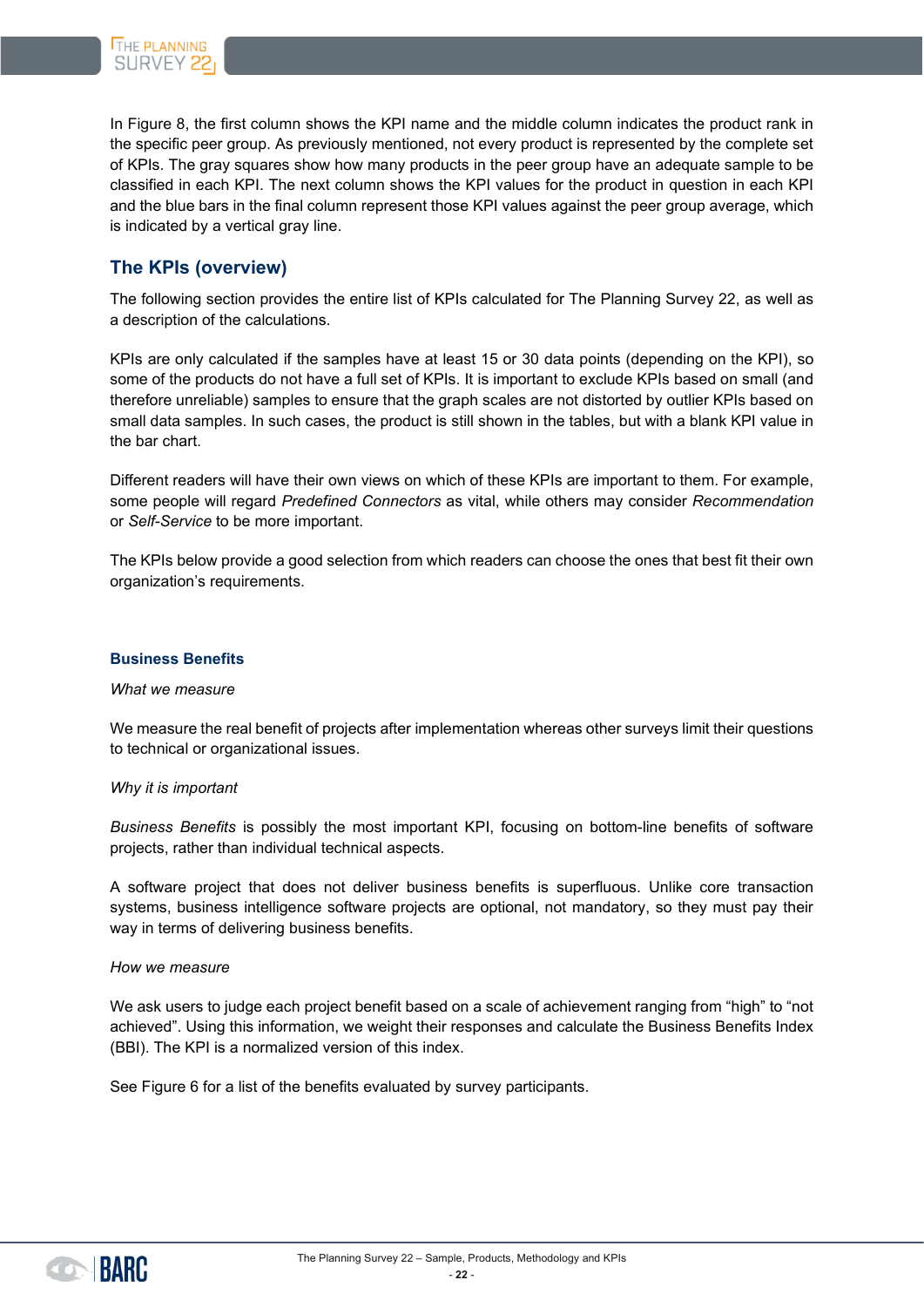

#### <span id="page-22-0"></span>**Project Success**

#### *What we measure*

This KPI is based on a combination of three measures: the level of general user and administrator satisfaction with implementations, as well as the frequency with which projects are completed on time and on budget.

#### *Why it is important*

The initial success of a BI or planning project can have a great bearing on the business benefits achieved over time. Our surveys in previous years have consistently found that long-running projects are likely to become costlier than first anticipated, deliver less business benefits and often lead to other significant problems. Therefore, the speed with which a product is implemented can be crucial. User and administrator satisfaction are also an important indicator that the tool has been adopted as envisaged at the outset of the project.

#### *How we measure*

Similar to our *Business Benefits* calculations, we ask participants to judge their satisfaction level with their implementations. We also ask the level of success with which projects were completed on time and on budget and weight the responses to calculate *Project Success*. The KPI is a normalized version of this index.

#### <span id="page-22-1"></span>**Project Length**

#### *What we measure*

We measure how long it takes to implement projects.

#### *Why it is important*

Rapid implementation is a key measure of project success. Our research over the years has shown that projects with about a three-month implementation time deliver the most business benefits.

#### *How we measure*

We divide the number of projects implemented in under three months by the total number of projects. A weighting is then applied whereby products are classified (based on the median number of users) as either small, medium or large in order to produce fair comparative ratings in this KPI.

#### <span id="page-22-2"></span>**Business Value**

Business Value is a combination of the *Business Benefits, Project Success* and *Project Length* KPIs

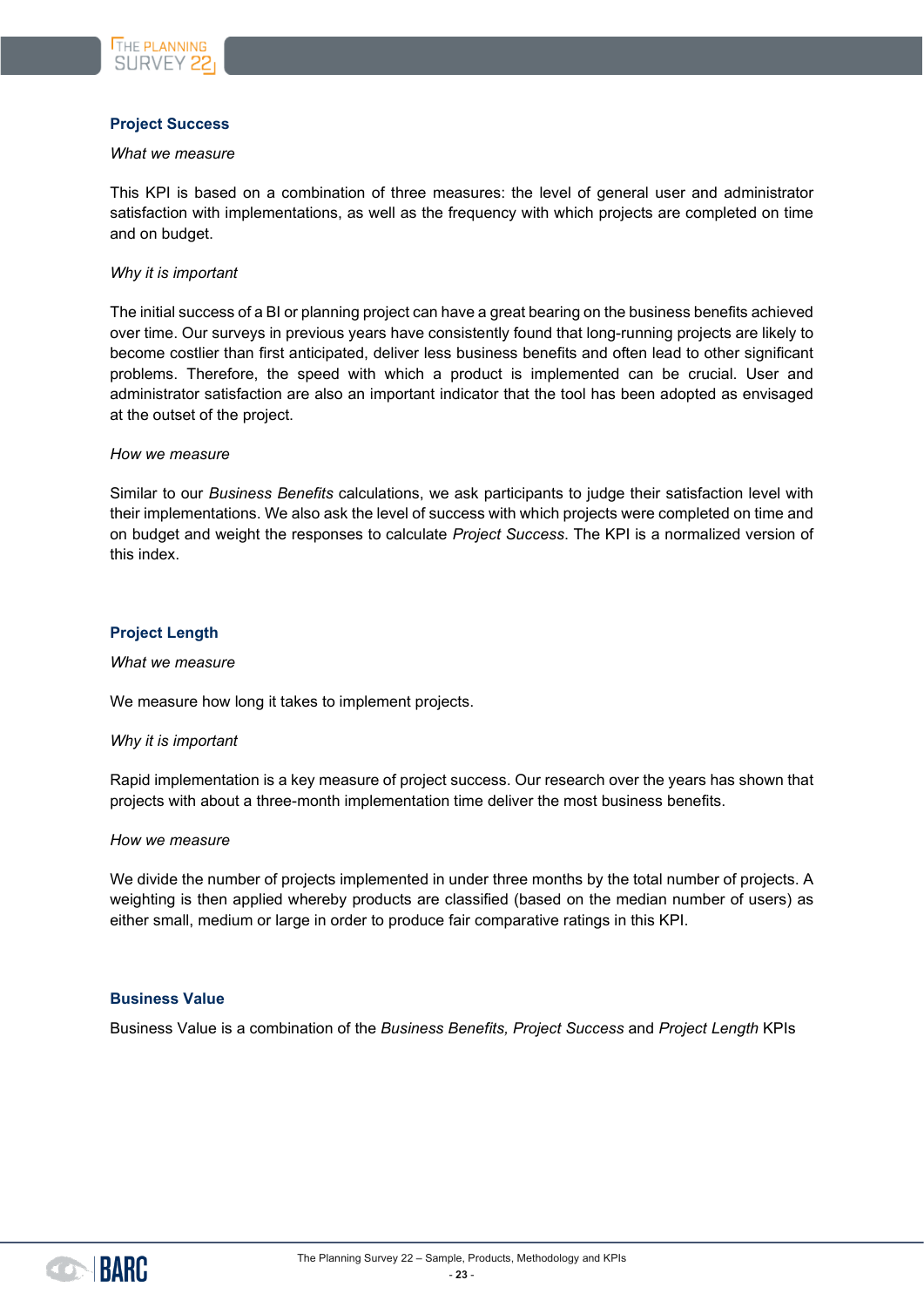

#### <span id="page-23-0"></span>**Price to Value**

#### *What we measure*

We ask participants to judge the price-performance ratio of their chosen product.

#### *Why it is important*

Price to value is an important metric in today's cost-conscious age. As many an enterprise BI/planning tool user has found, the costs of buying and supporting BI/planning software quickly add up, especially when attempting to cost-justify adding new users. As more BI/planning capabilities are pushed out to the business, this perception of value becomes even more critical.

#### *How we measure*

We ask participants to rate the price-performance ratio of their chosen product. To obtain the final KPI, we calculate an average weighted score per product.

#### <span id="page-23-1"></span>**Recommendation**

#### *What we measure*

We measure whether customers already using a product would recommend that product to others.

#### *Why it is important*

No one knows more about how a product performs in the real world than the customers already using it. All too often, they find that products don't live up to expectations, or that the vendor does not support the product properly. Therefore, if existing users say they would recommend the product, we regard this as a positive indicator of its value.

#### *How we measure*

Users are asked whether they would recommend the product they are most familiar with. This measure is based on the degree and proportion of positive responses.

#### <span id="page-23-2"></span>**Vendor Support**

#### *What we measure*

We measure user satisfaction with the level of support provided for the product by the vendor.

#### *Why it is important*

Product support from the vendor is a key determinant for project success. This is an area where there are major differences between vendor ratings.

#### *How we measure*

We ask participants to rate the quality of the vendor's support. To arrive at the final KPI, we calculate an average weighted score per product.

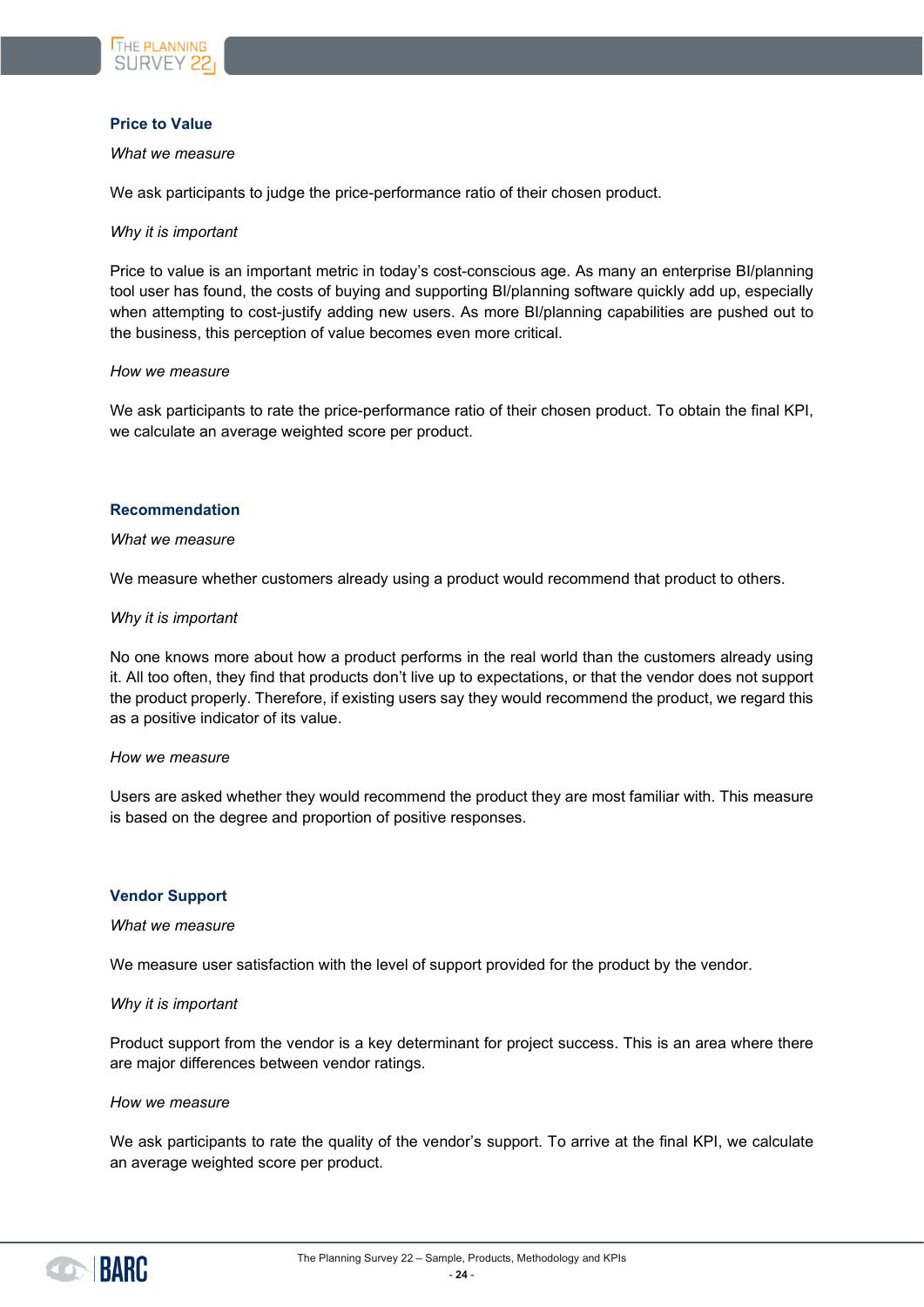

#### <span id="page-24-0"></span>**Implementer Support**

#### *What we measure*

We measure user satisfaction with the level of support provided for the product by the implementer.

#### *Why it is important*

Product support is a key determinant for project success. As with *Vendor Support*, this is an area where we see major differences between products. The implementer's role can be just as important as the vendor's.

#### *How we measure*

We ask participants to rate the support by the implementer. To obtain the final KPI, we calculate an average weighted score per product.

#### <span id="page-24-1"></span>**Product Satisfaction**

#### *What we measure*

We measure the level of satisfaction with the product.

#### *Why it is important*

If a product proves unreliable at a critical time, the results can be debilitating, and can even render an application unusable.

However, not all customers have the same dependency on reliability, as some applications are not mission critical or time critical.

#### *How we measure*

We ask participants to rate their satisfaction with the product. We calculate an average weighted score per product to arrive at the final KPI.

#### <span id="page-24-2"></span>**Customer Satisfaction**

We combine the *Price to Value, Recommendation, Vendor Support, Implementer Support* and *Product Satisfaction* KPIs to calculate this aggregated KPI.

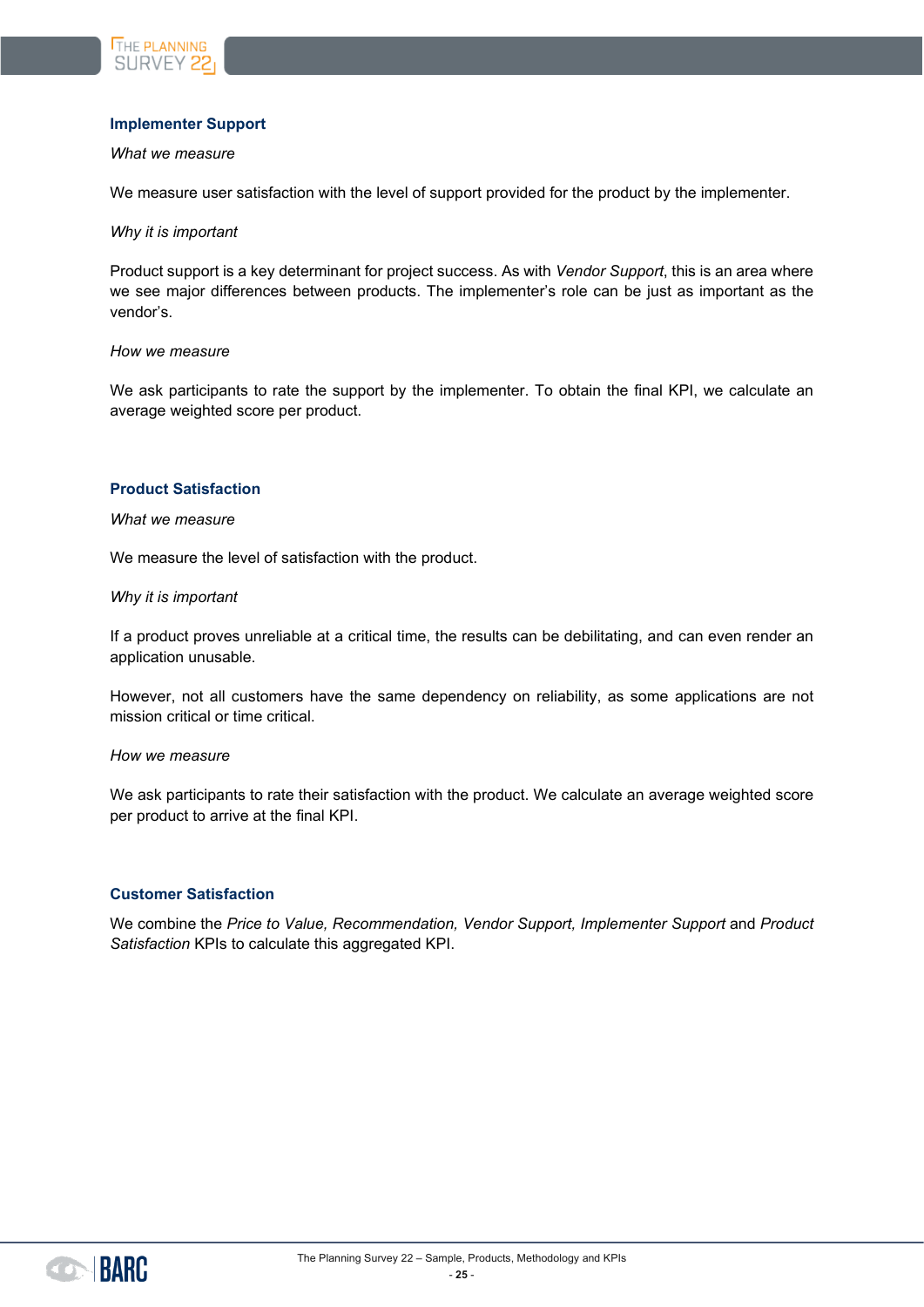

#### <span id="page-25-0"></span>**Predefined Connectors**

#### *What we measure*

Predefined data connectivity as a reason to buy, as well as the level of complaints about predefined data connections.

*Why it is important*

Predefined data connections to operational source systems (e.g., SAP ERP) save time and development effort in projects.

#### *How we measure*

This KPI is based on two factors: (1) the frequency with which "predefined data connections" was cited as a reason for purchasing a planning product; and (2) the frequency of complaints about data connections post-implementation. Each of the above is given equal weighting in calculating a normalized KPI value.

#### <span id="page-25-1"></span>**Data Integration**

#### *What we measure*

This KPI measures user ratings of the product's data integration functionality.

#### *Why it is important*

This is about the various aspects of integrated business planning: deriving operational planning from strategic planning, forecasting, linking up the various sub-plans in financial planning, and linking planning with other areas of BI, such as reporting, analysis and financial consolidation. Integrated business planning is a planning approach which, if properly implemented and organized, promises a significant improvement in planning quality.

#### *How we measure*

We ask participants to rate the data integration from – and interfaces to – source systems of the tool they are most familiar with. To obtain the final KPI, we calculate an average weighted score per product.

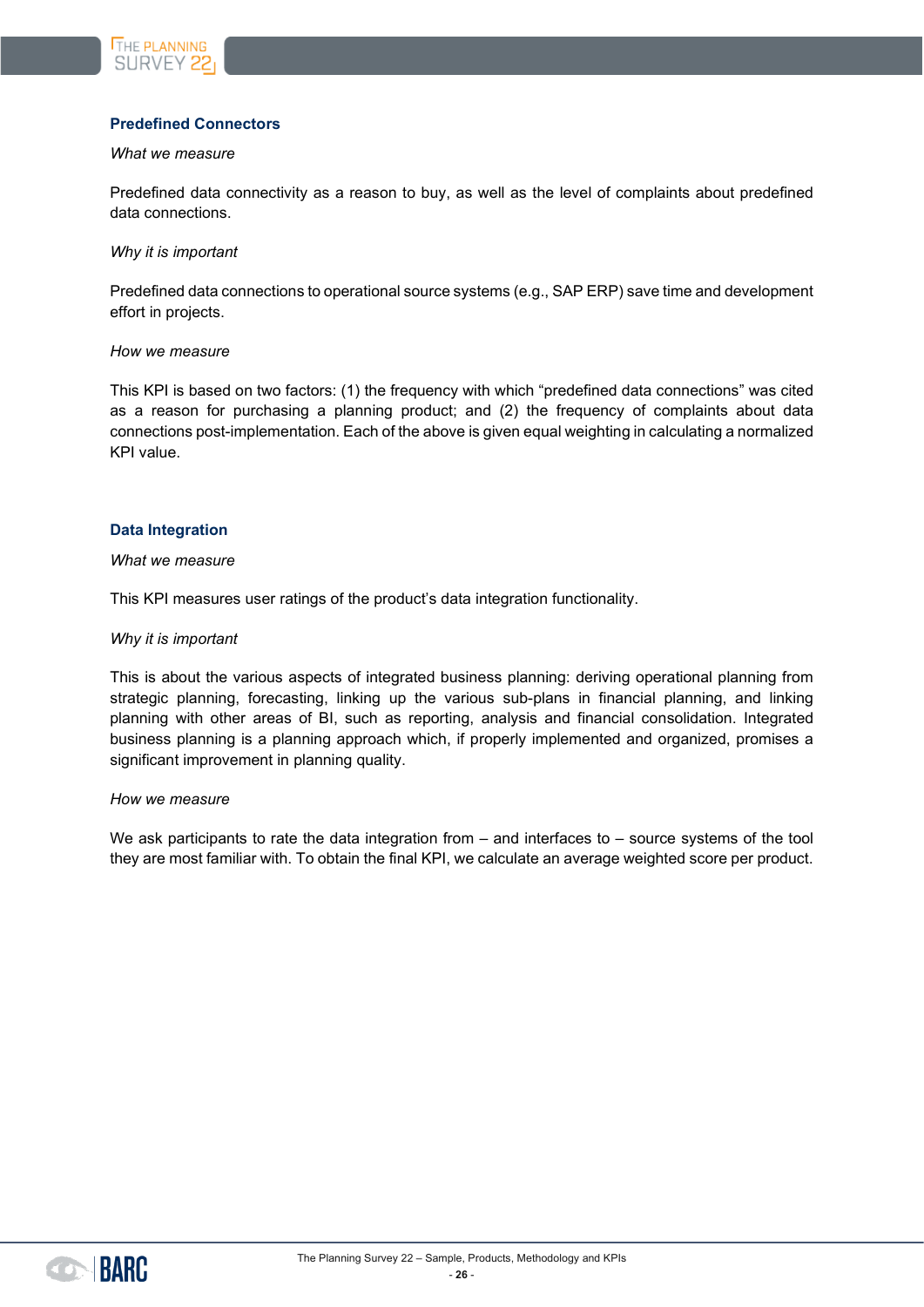

#### <span id="page-26-0"></span>**Planning Content**

#### *What we measure*

This KPI measures user ratings of the predefined planning content available with the product.

#### *Why it is important*

Particularly in the early stages of projects, customers can benefit from predefined planning content, which can be helpful for speeding up implementation. Predefined planning content can be available from the vendor itself or from partners and is typically industry-specific and/or focused on particular planning topics such as different sub-plans (e.g., sales planning, financial planning, etc.). Often this content can be used as a starting point in implementation projects and can be adapted to a customer's needs.

#### *How we measure*

We ask participants to rate the predefined planning content of the tool they are most familiar with. To obtain the final KPI, we calculate an average weighted score per product.

#### <span id="page-26-1"></span>**Planning Functionality**

#### *What we measure*

This KPI measures user ratings of the product's coverage of planning-specific requirements.

#### *Why it is important*

Planning tools provide specialized functions (e.g., planning or simulation scenarios) based on a consistent database. Depending on the planning scenario (top-down, bottom-up, centralized, decentralized, etc.) some functions may be more or less important. Buyers should evaluate a product's functionality and decide whether it matches their present requirements as well as those in the foreseeable future.

#### *How we measure*

We ask participants to rate the coverage of planning-specific requirements by the tool they are most familiar with. To obtain the final KPI, we calculate an average weighted score per product.

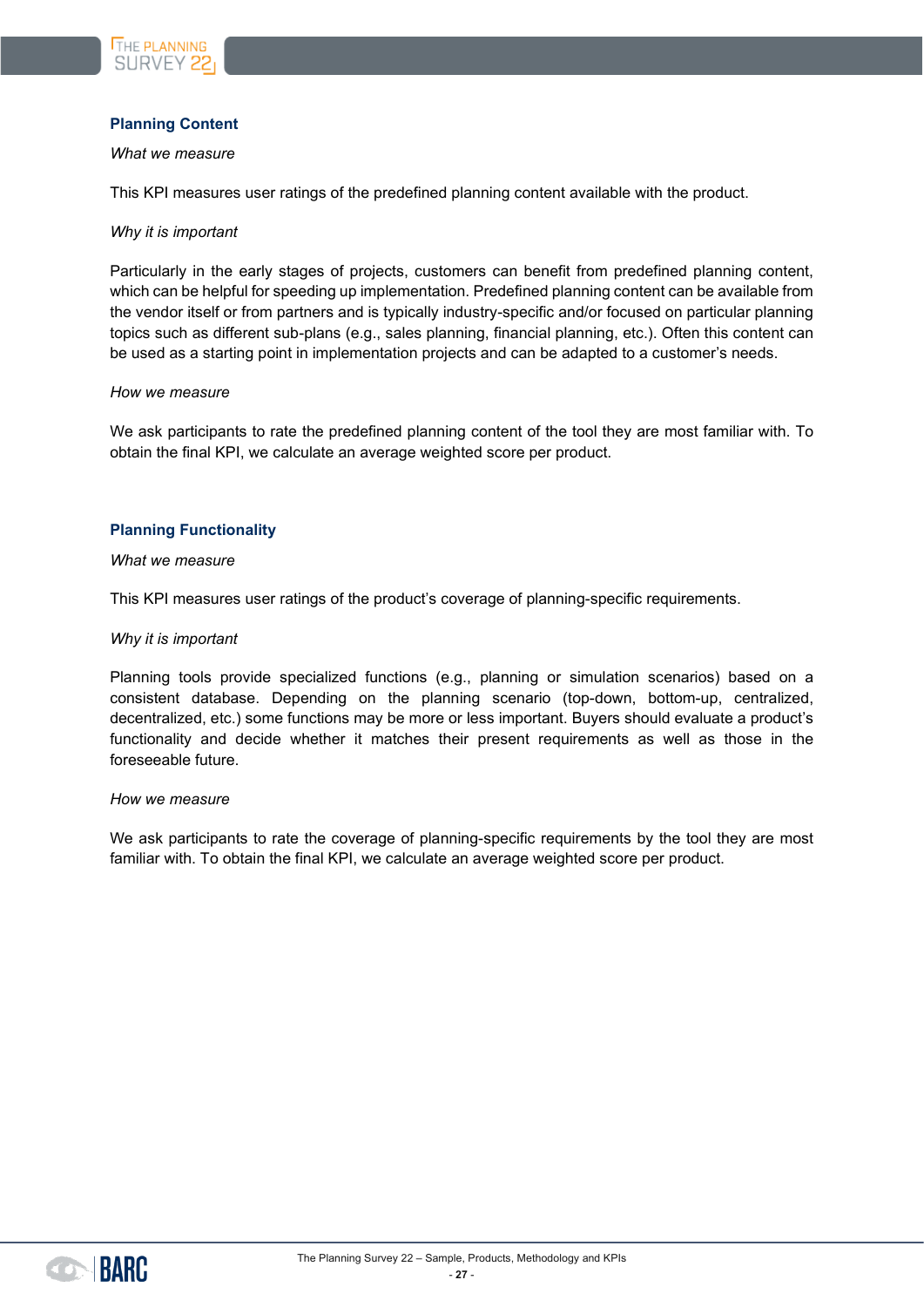

#### <span id="page-27-0"></span>**Workflow**

#### *What we measure*

This KPI measures user ratings of the product's workflow functionality.

#### *Why it is important*

To manage decentralized bottom-up planning processes with lots of planners involved, workflow functionality can be helpful when coordinating the consecutive planning steps. Workflow management environments in planning products often include task assignment to planners, deadlines / time limits for task completion, email notifications, approval processes / release of plan data and locking/unlocking plan data that has been entered by planners.

#### *How we measure*

We ask participants to rate the workflow functionality of the tool they are most familiar with. To obtain the final KPI, we calculate an average weighted score per product.

#### <span id="page-27-1"></span>**Forecasting**

#### *What we measure*

This KPI measures user ratings of the product's forecasting functionality.

#### *Why it is important*

Based on plan values already entered for certain planning periods and their comparison with realized actuals from operational source systems, planning tools support the creation of forecasts of future corporate development. Forecasts are often used to update the plan or budget data and are done on a monthly or quarterly basis. Forecasts are either focused on certain periods (e.g., end of the fiscal year) or done on a rolling basis (e.g., for the next 12 months).

#### *How we measure*

We ask participants to rate the functionality for doing forecasts in the tool they are most familiar with. To obtain the final KPI, we calculate an average weighted score per product.

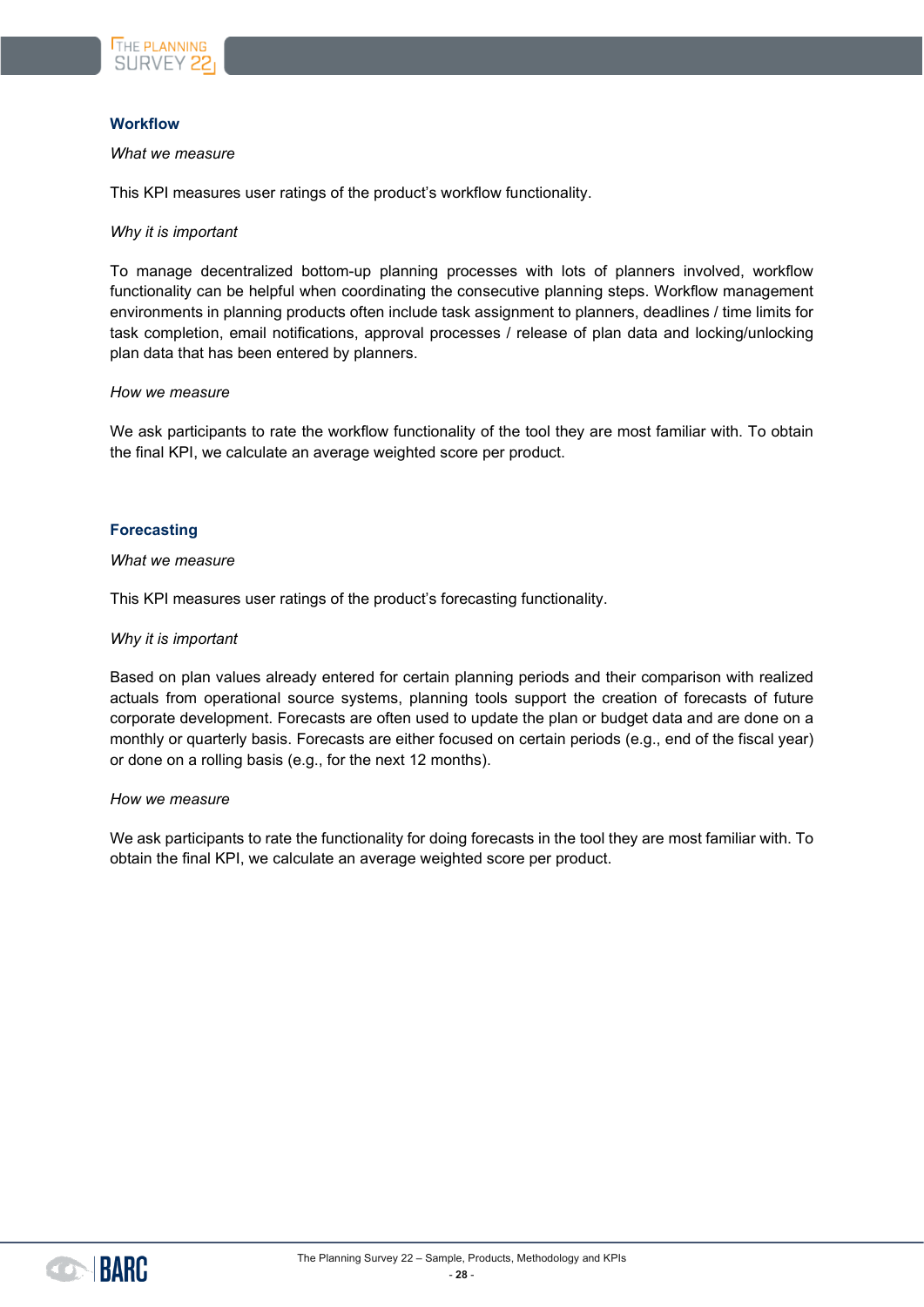

#### <span id="page-28-0"></span>**Simulation**

#### *What we measure*

This KPI measures user ratings of the product's simulation functionality.

#### *Why it is important*

Today, companies spend a lot of time creating their plans. Often, there is very limited time available for dealing with the plan data produced (e.g., using simulations and scenario analysis). Simulations can help companies to play through different possible scenarios (e.g., best case, worst case) to derive actions for each scenario and to prepare for the future. There are two main types of simulation: those in which structures used in planning are changed (e.g., organizational structures) and parameter simulations. The depiction of different scenarios can help to make planning results plausible and comprehensible if parameters change. Driver-based planning models are particularly suitable for simulation approaches with parameters and scenario considerations.

#### *How we measure*

We ask participants to rate the functionality for doing simulations in the tool they are most familiar with. To obtain the final KPI, we calculate an average weighted score per product.

#### <span id="page-28-1"></span>**Reporting/Analysis**

#### *What we measure*

This KPI measures user ratings of the product's coverage of reporting/analysis requirements.

#### *Why it is important*

Without appropriate options for reporting and analysis, planning is not possible. Functions for reporting results, intermediate results or the analysis of deviations between actual and budget figures are essential in planning processes. In addition, functions for displaying aggregate performance indicators are often required in management cockpits and dashboards. For many customers, the integration of reporting and analysis in their planning solution is very important, making this a key criterion.

#### *How we measure*

We ask participants to rate the coverage of additional reporting/analysis requirements by the tool they are most familiar with. To obtain the final KPI, we calculate an average weighted score per product.

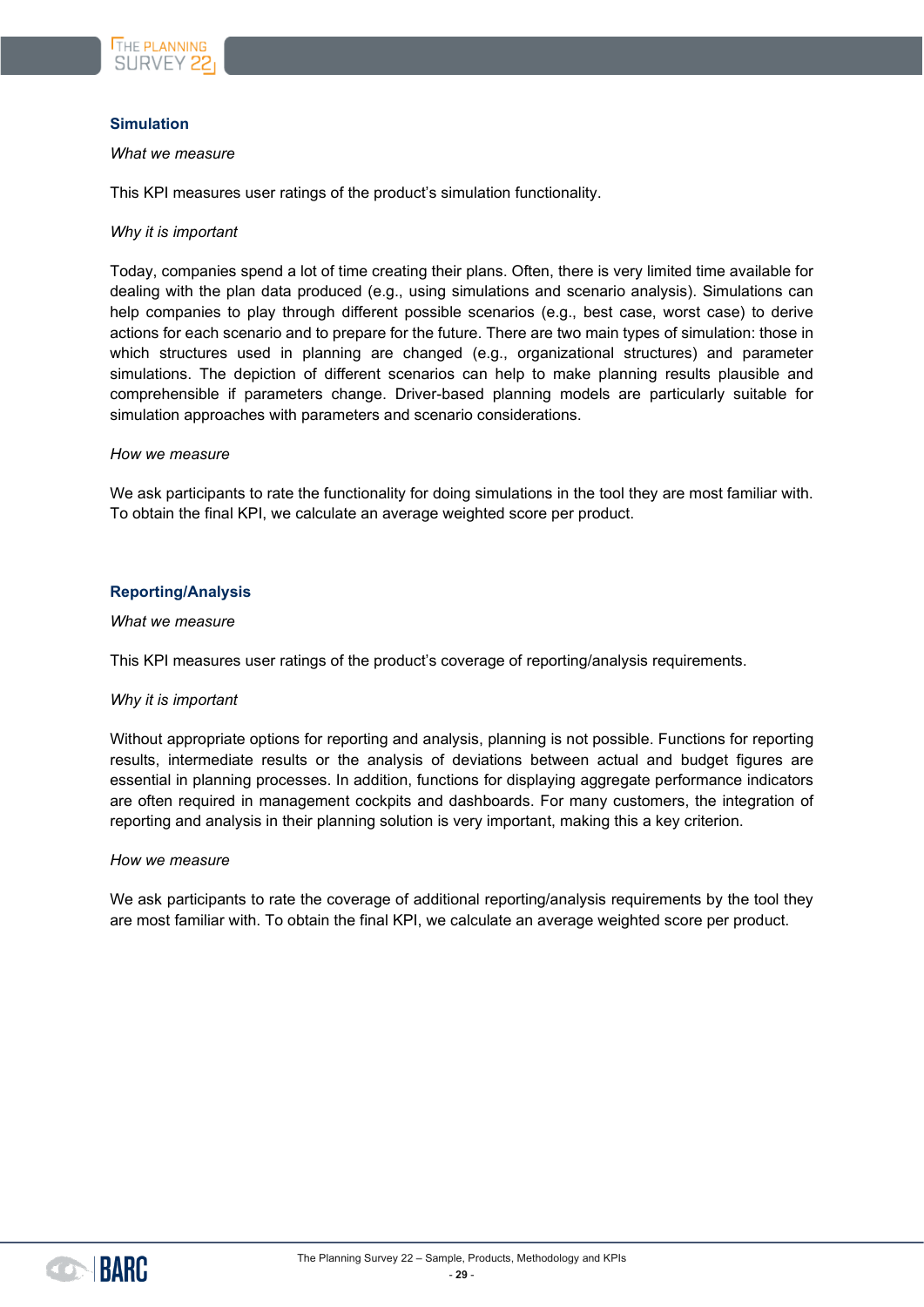

#### <span id="page-29-0"></span>**Financial Consolidation**

#### *What we measure*

This KPI is based on how respondents rate the product's functionality to support legal consolidation (e.g., according to IFRS).

*Why it is important*

Legal consolidation means the aggregation and internal offsetting of the individual financial statements of group companies up to the consolidated financial statements according to legal requirements (e.g., according to HGB, IFRS, US-GAAP, etc.).

*How we measure*

We ask participants to rate the functionality for legal consolidation in the tool they are most familiar with. To obtain the final KPI, we calculate an average weighted score per product.

#### <span id="page-29-1"></span>**Functionality**

We combine the *Predefined Connectors, Data Integration, Planning Content, Planning Functionality, Workflow, Forecasting, Simulation, Reporting/Analysis* and *Financial Consolidation* KPIs to calculate this aggregated KPI.

#### <span id="page-29-2"></span>**Self-Service**

#### *What we measure*

We measure how many sites are using self-service with their planning product. Reported ease of use is also taken into account.

#### *Why it is important*

Self-service speeds up processes and eliminates the middleman. Independence from IT processes is a commonly cited requirement in software projects.

#### *How we measure*

We ask participants whether the tool they are most familiar with is being used for self-service by their company. 50 percent of the KPI is based on the probability that self-service is being used while the other half is based on the *Ease of Use* KPI.

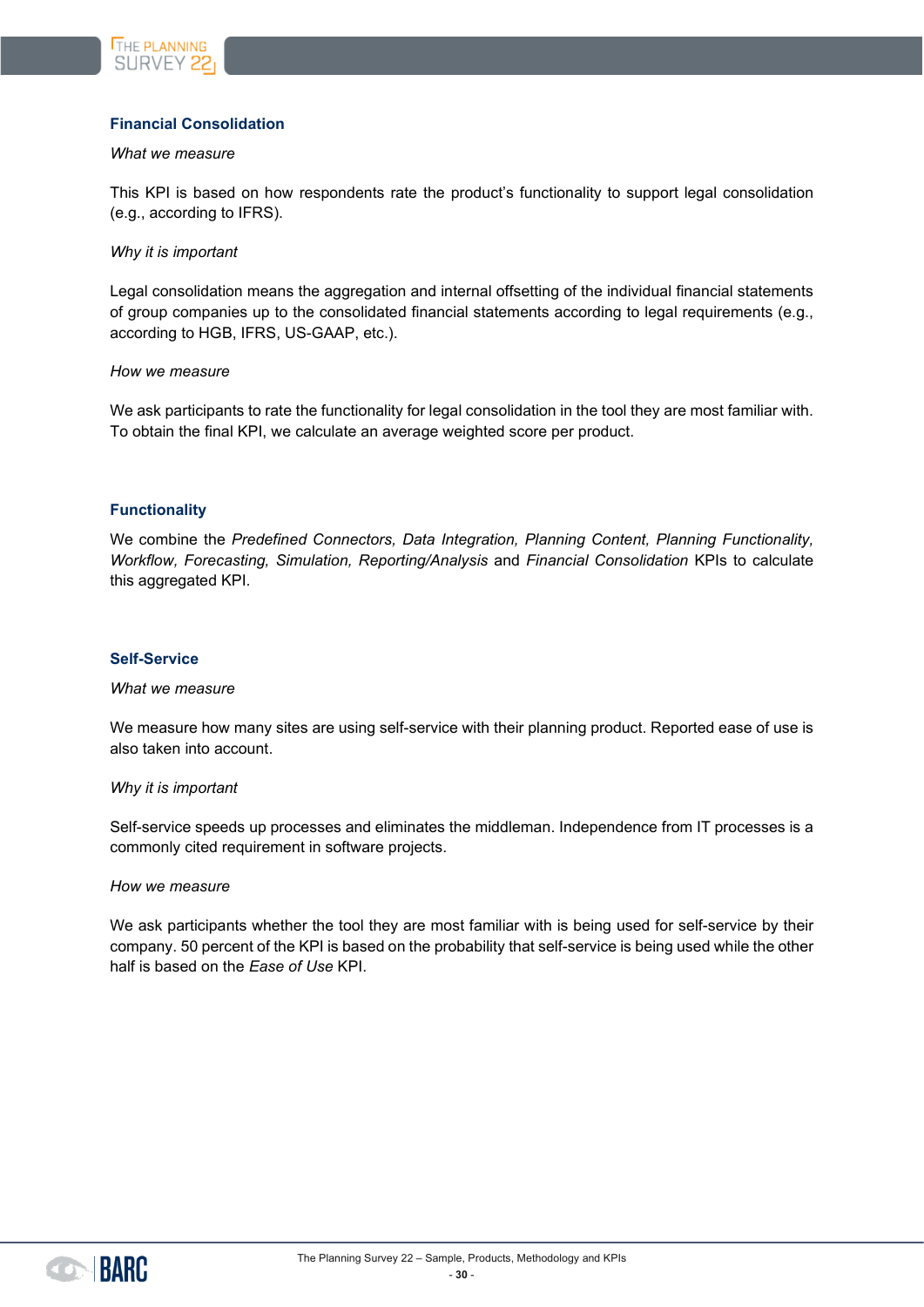

#### <span id="page-30-0"></span>**Flexibility**

#### *What we measure*

We measure the degree to which respondents consider their planning software to be flexible.

#### *Why it is important*

With the current vogue for agility and self-service capabilities and the increasing need for users to be able to access a variety of planning use cases (top-down, bottom-up, centralized, decentralized, strategic, operational, etc.), flexibility is an important consideration for many organizations.

#### *How we measure*

This KPI is based on two factors: (1) the frequency with which *flexibility of the software* was cited as a reason for purchasing a planning product; and (2) the frequency of complaints about flexibility postimplementation. Each of the above is given equal weighting in calculating a normalized KPI value.

#### <span id="page-30-1"></span>**Ease of Use**

#### *What we measure*

We measure the degree to which respondents consider their planning software to be easy to use.

#### *Why it is important*

Ease of use is often considered the holy grail of software. It is an important consideration for any vendor seeking to expand its footprint within enterprise sites. Business decision-makers don't want to have to spend a lot of time in training or attempting to learn new interfaces.

#### *How we measure*

We ask participants to rate ease of use for developers of planning applications as well as the ease of use for planners of the tool they are most familiar with. To obtain the final KPI, we calculate an average weighted score per product.

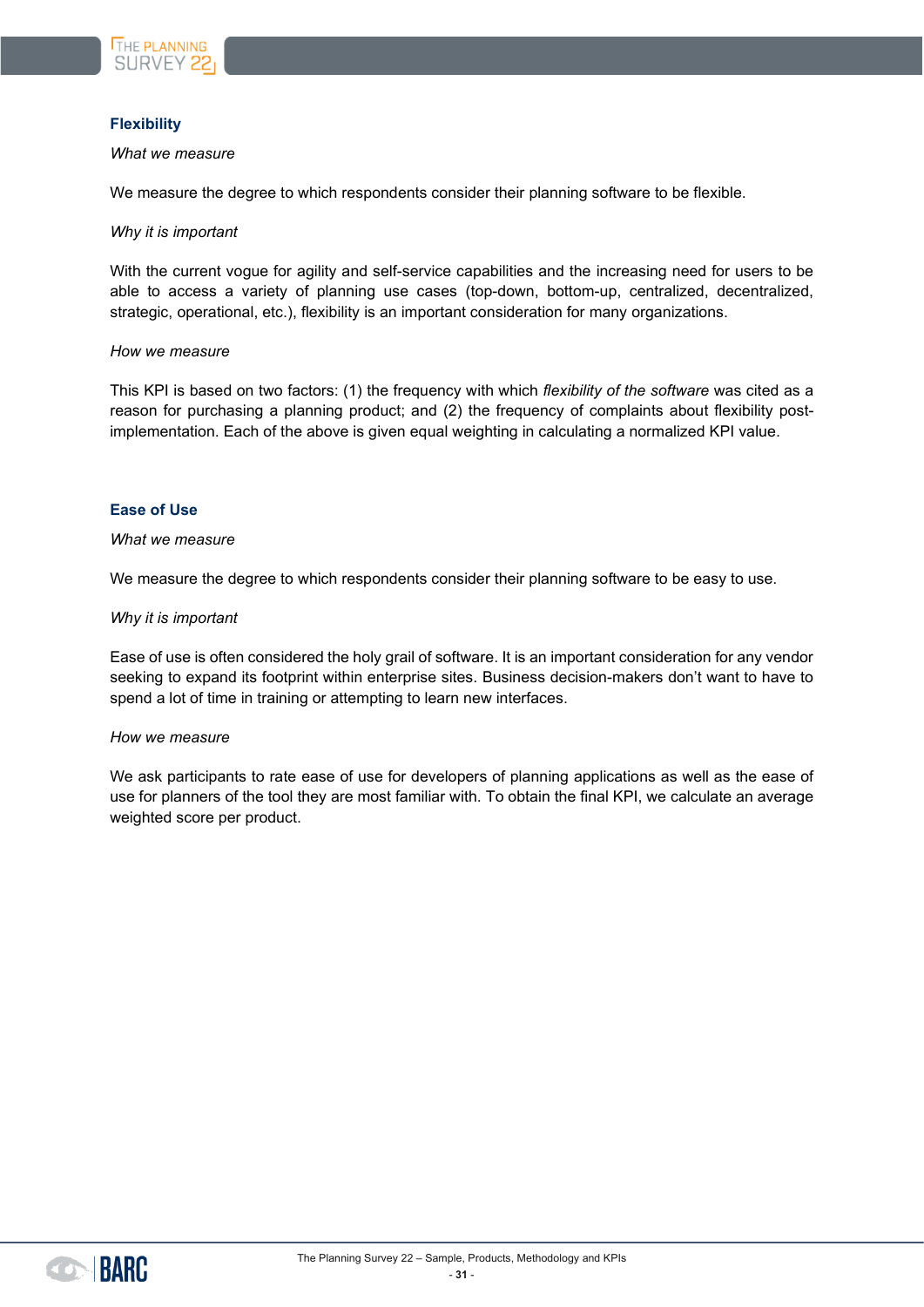

#### <span id="page-31-0"></span>**Sales Experience**

#### *What we measure*

We measure how companies describe their sales experience with the vendor.

#### *Why it is important*

In a competitive market like the BI and CPM software market, a highly professional sales organization is essential in order to become successful and continue to win new customers. In an increasingly complex, competitive and digitalized world, vendors that can quickly understand organizations' needs, provide industry-specific knowledge, and offer competitive pricing and contract flexibility are more likely to create a positive sales/purchasing experience for the customer. A positive experience in this regard can be as important to making the right software decision as functional and technical considerations.

#### *How we measure*

We ask users to rate their dealings with their vendor in the following seven aspects of the sales/acquisition experience.

- General behavior
- Timely and thorough response to product-related and technical questions
- Overall rating of product evaluation and contract negotiation
- Ability to understand organization's needs
- Pricing and contract flexibility
- Industry-specific knowledge
- Marketing/sales promises were kept or are in line with expectations

Using this information, we weight the responses and calculate a *Sales Experience* index. The KPI is a normalized version of this index.

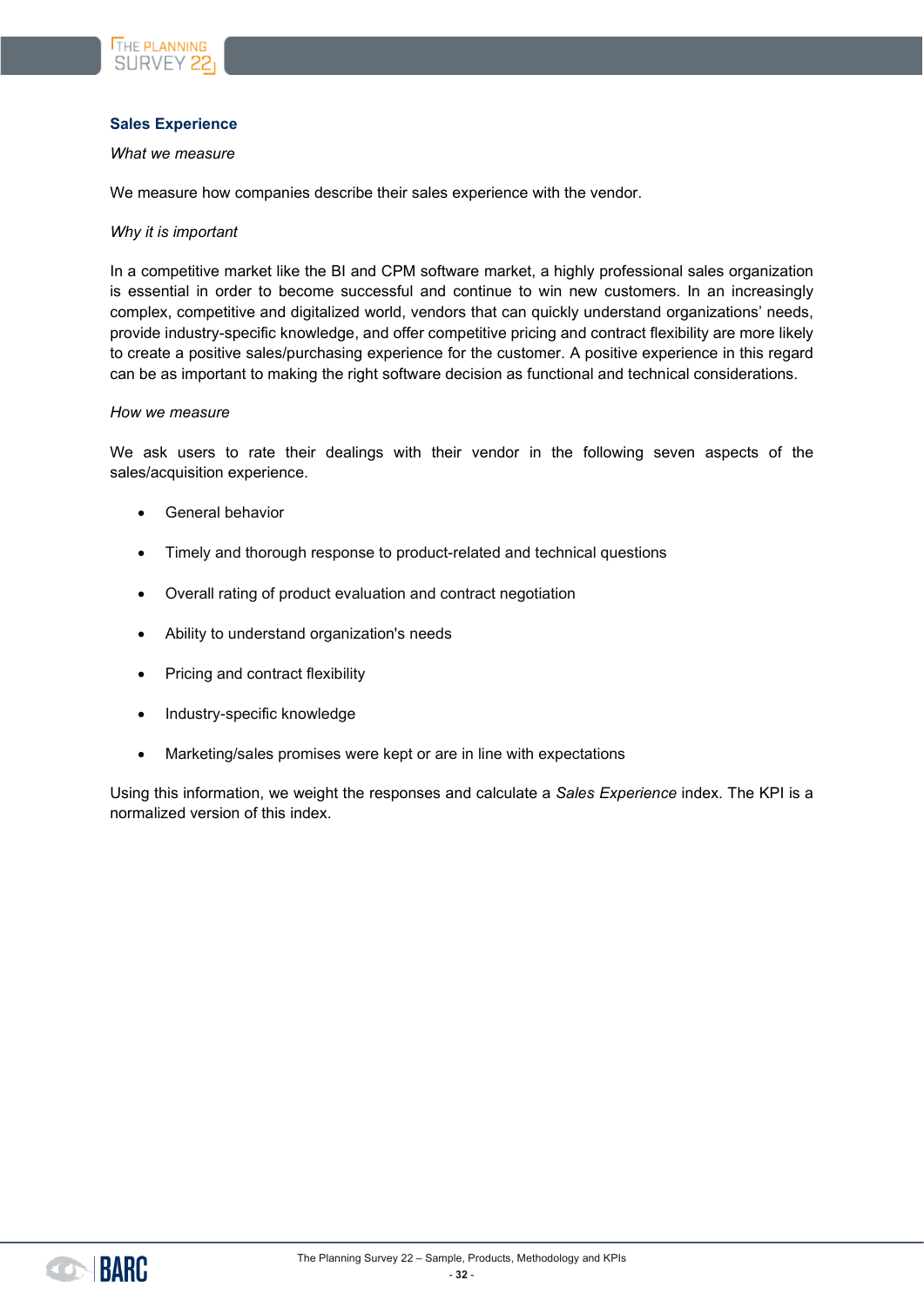

#### <span id="page-32-0"></span>**Performance Satisfaction**

#### *What we measure*

This KPI is based on user feedback about the reasons why the product was chosen and complaints about the system's performance.

#### *Why it is important*

Performance satisfaction is crucial in planning projects, and often affects project outcomes.

In some ways, complaints about performance are more important than performance measured in seconds, because acceptable delays can vary depending upon how the system is used.

#### *How we measure*

This KPI is based on two factors: (1) the frequency with which *convincing performance of software* was cited as a reason for purchasing a planning product; and (2) the frequency of complaints about slow performance. Each of the above is given equal weighting in calculating a normalized KPI value.

#### <span id="page-32-1"></span>**Customer Experience**

The *Customer Experience* aggregated KPI is based on a combination of the *Self-Service, Flexibility, Ease of Use, Sales Experience* and *Performance Satisfaction* KPIs.

#### <span id="page-32-2"></span>**Cloud Planning**

#### *What we measure*

We measure how many sites are using their planning product in a cloud environment.

#### *Why it is important*

Many finance and controlling departments prefer to use planning and CPM products in a self-service manner. This trend is fueled by the increasing use of software solutions in the cloud, where the provider runs and maintains the system. However, still not all organizations go for cloud-based planning solutions due to concerns regarding security etc.

#### *How we measure*

We ask participants whether the tool they are most familiar with is being used in a cloud environment by their company. The KPI is based on the proportion of sites using planning in the cloud.

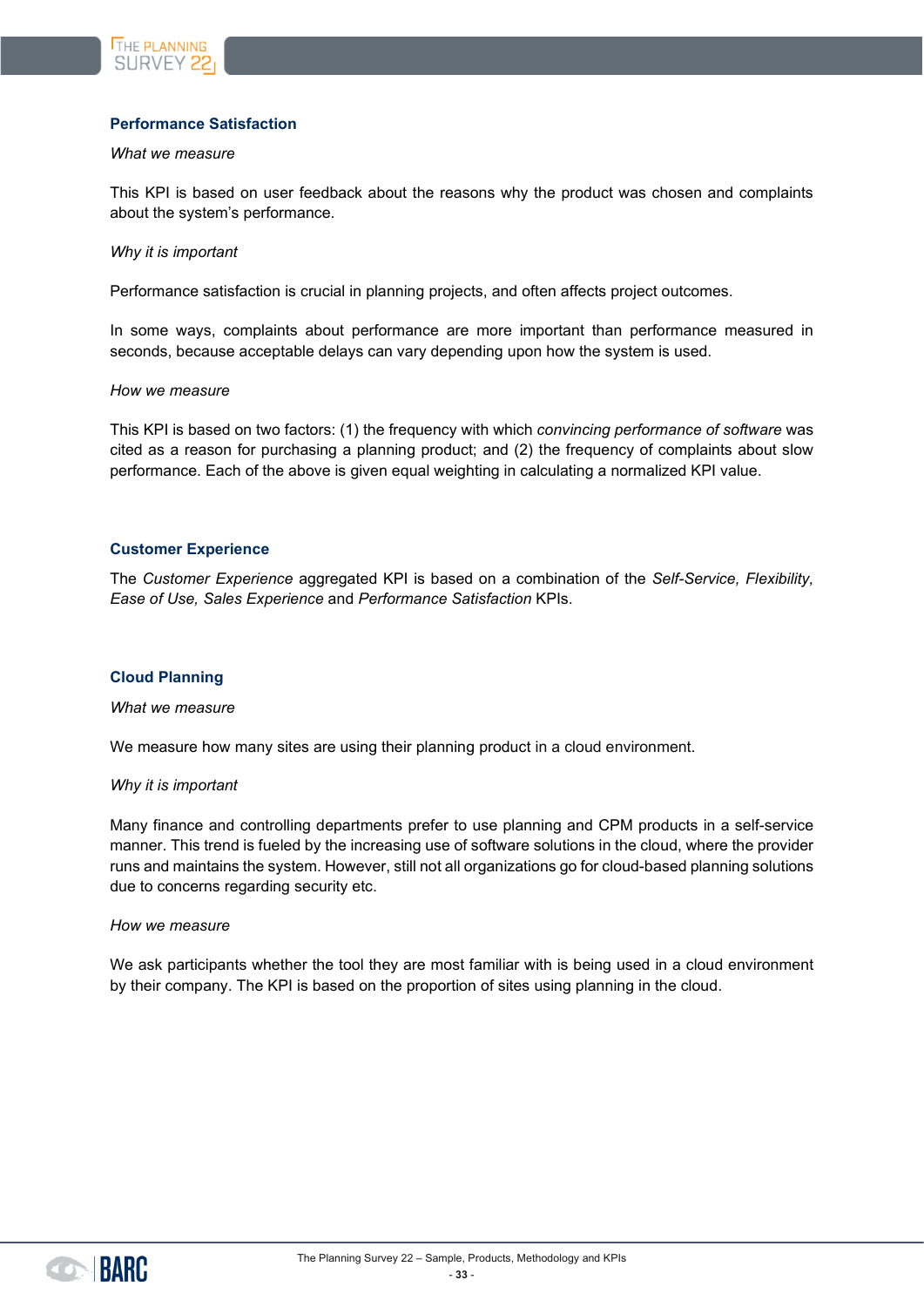

#### <span id="page-33-0"></span>**Driver-Based Planning**

#### *What we measure*

We measure how many sites are using driver-based planning with their planning product.

#### *Why it is important*

Planning based on real value drivers with consideration of cause-and-effect relationships can help to reduce planning efforts and relieve planners. The goal behind this approach is usually to focus a company's planning activities on the main business influencing aspects without wasting resources. Therefore, many companies are evaluating whether driver-based planning can improve their overall planning activities.

#### *How we measure*

We ask participants whether the tool they are most familiar with is being used for driver-based planning by their company. The KPI is based on the proportion of sites using driver-based planning.

#### <span id="page-33-1"></span>**Predictive Planning**

#### *What we measure*

We measure how many sites are using predictive planning with their planning product.

#### *Why it is important*

Predictive planning and forecasting has great potential to take business planning to the next level. The use of predictive algorithms, statistical methods and machine learning in the context of planning and forecasting is a prioritized future goal of many organizations now. Predictive planning and forecasting can help to produce meaningful and high-quality forecasts with little effort based on relevant time series to relieve planners of routine tasks and significantly accelerate the creation of forecasts.

#### *How we measure*

We ask participants whether the tool they are most familiar with is being used for predictive planning by their company. The KPI is based on the proportion of sites using predictive planning.

#### <span id="page-33-2"></span>**Innovation**

The *Innovation* aggregated KPI is based on a combination of the *Cloud Planning, Driver-Based Planning*  and *Predictive Planning* KPIs.

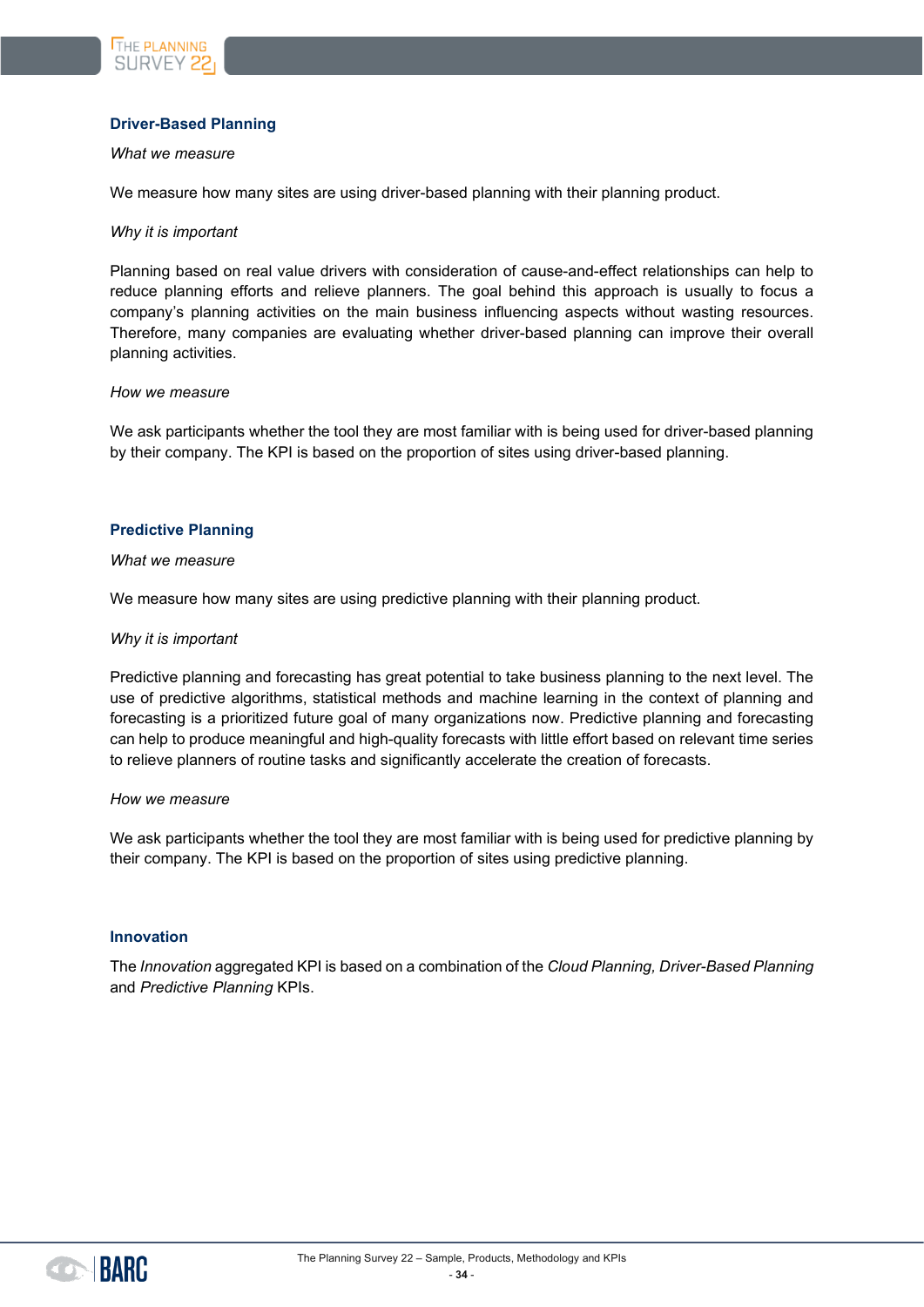

#### <span id="page-34-0"></span>**Considered for Purchase**

#### *What we measure*

We measure how often products are considered for purchase, regardless of whether they are eventually purchased or not.

#### *Why it is important*

There are myriad reasons why a product might be considered for purchase by an organization. Factors such as vendor marketing, a pre-existing relationship with the vendor and word-of-mouth can all have an influence. Taking all these factors into account, this KPI provides an interesting indicator as to the strength of a product's market presence.

#### *How we measure*

The KPI scores in this category are based on the relative frequency with which products are considered for purchase.

#### <span id="page-34-1"></span>**Competitive Win Rate**

#### *What we measure*

We measure how well products perform against other products in head-on competitions to win customers.

#### *Why it is important*

Recognizing which products to evaluate entails understanding which of them have fared well in other organizations' product selections. Eliminating 'losers' at an early stage is important.

The BI & Analytics Survey (formerly known as The BI Survey) and The Planning Survey have consistently found that products from some large vendors are often bought with little or no evaluation and therefore appear to have an artificially high win rate compared to products from smaller, independent vendors, who have to fight for every sale.

#### *How we measure*

We calculate the win rate for products chosen by organizations that have evaluated more than one other product. We divide the frequency with which the product was chosen by the frequency with which the product was evaluated.

#### <span id="page-34-2"></span>**Competitiveness**

Competitiveness is a combination of *Considered for Purchase* and *Competitive Win Rate* KPIs.

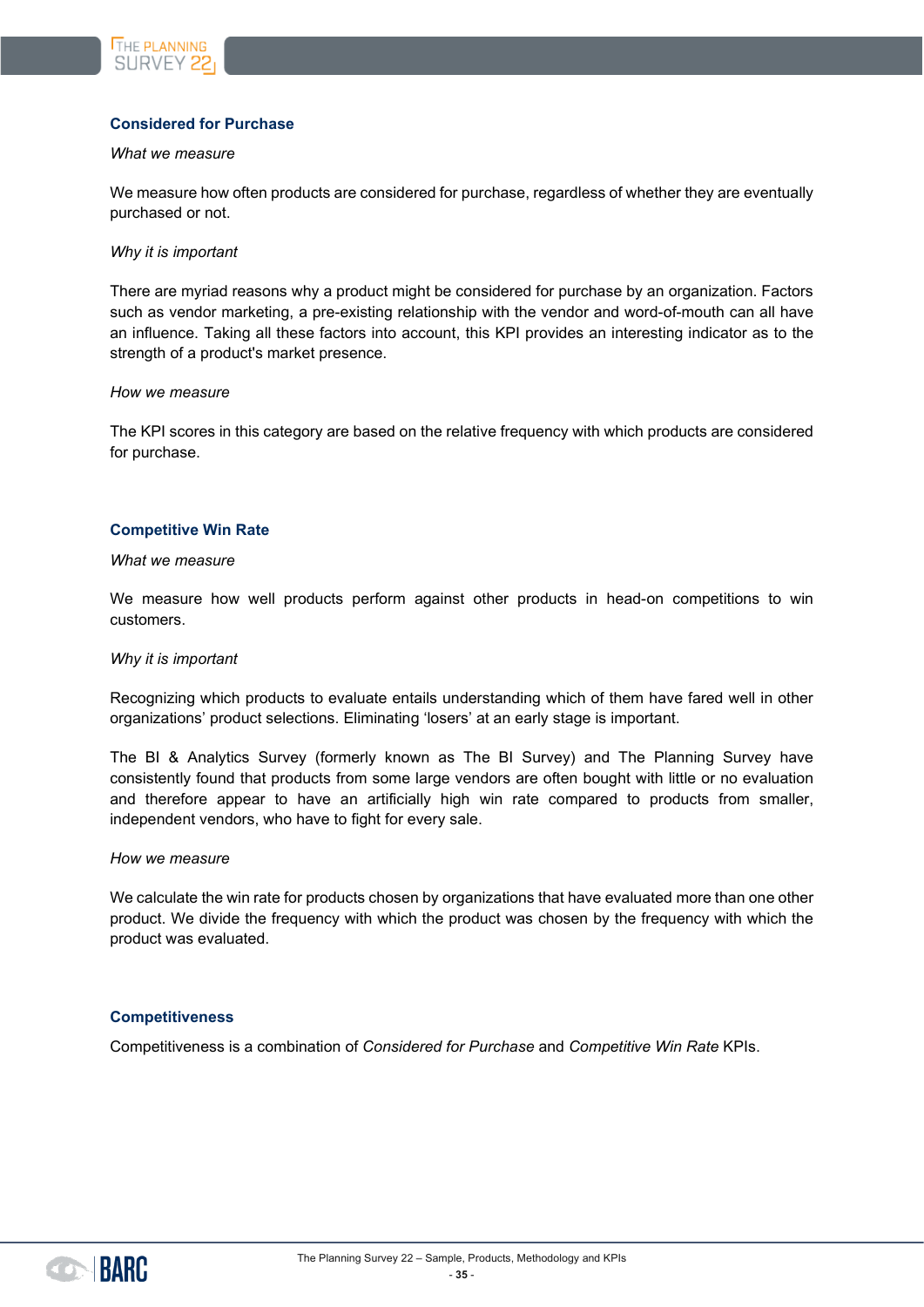

# <span id="page-35-0"></span>**Product picklist used in The Planning Survey 22**

| Acterys                              | macs Software macs complete      |
|--------------------------------------|----------------------------------|
| Anaplan                              | OneStream                        |
| <b>Bissantz DeltaMaster</b>          | Oracle Cloud EPM Planning        |
| <b>Board</b>                         | Oracle Hyperion Planning         |
| CoPlanner                            | Planful                          |
| Corporate Planning Corporate Planner | Prophix                          |
| <b>Cubeware Solutions Platform</b>   | <b>SAP Analytics Cloud</b>       |
| <b>DataRails</b>                     | <b>SAP BPC</b>                   |
| evidanza                             | Seneca                           |
| IBM Planning Analytics (TM1)         | Serviceware Performance          |
| <b>IDU IDU-Concept</b>               | Software4You 4PLAN HR            |
| Infor d/EPM                          | Solver                           |
| insightsoftware Bizview              | <b>Talentia Financial Suite</b>  |
| insightsoftware CALUMO               | <b>Thinking Networks QVANTUM</b> |
| insightsoftware IDL CPM Suite        | Unit4 FP&A                       |
| insightsoftware Tidemark             | Valsight                         |
| Jedox                                | Wolters Kluwer   CCH Tagetik     |
| Kepion                               | <b>Workday Adaptive Planning</b> |
| LucaNet                              |                                  |